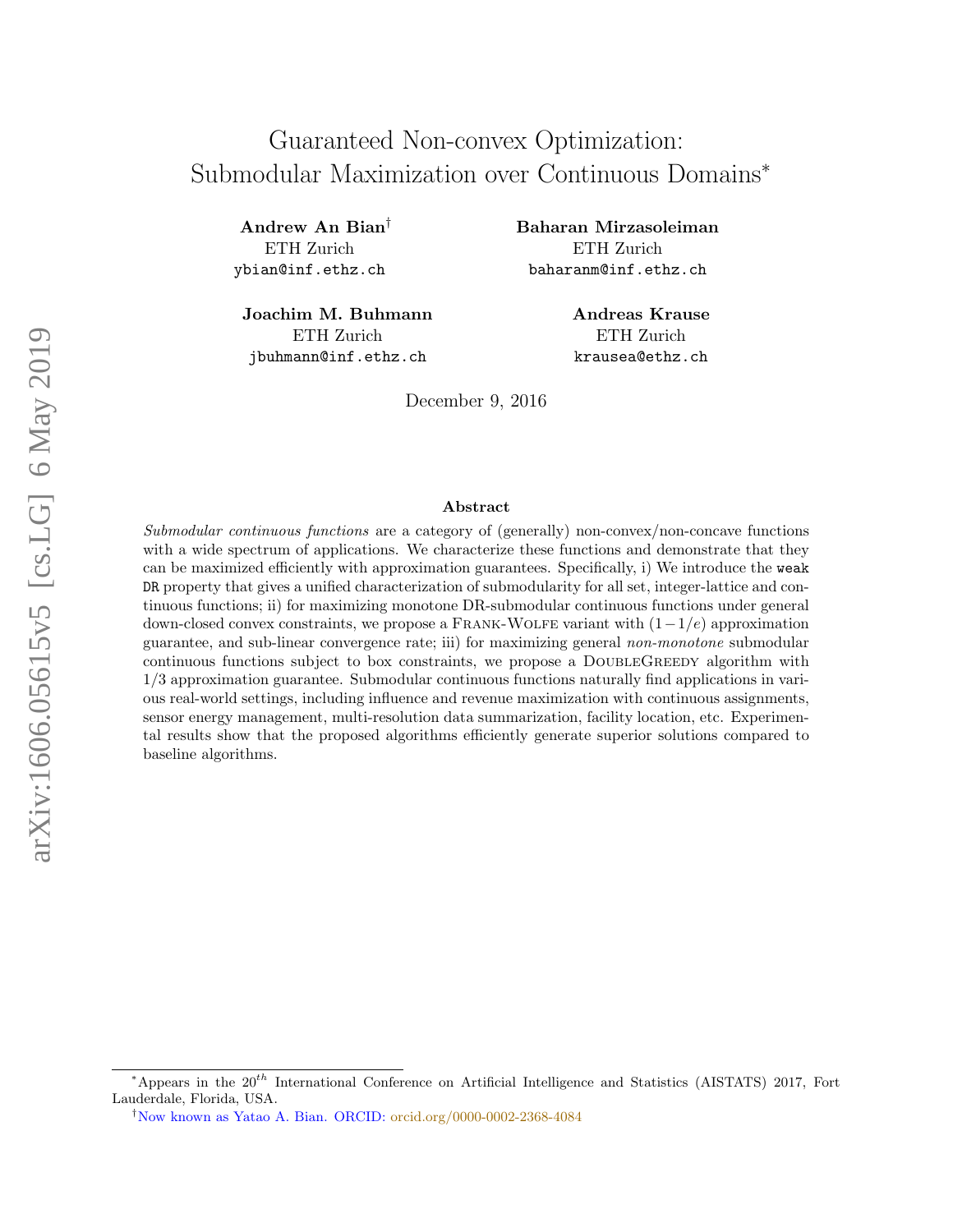#### 1. Introduction

Non-convex optimization delineates the new frontier in machine learning, arising in numerous learning tasks from training deep neural networks to latent variable models [\(Anandkumar et al.,](#page-15-0) [2014\)](#page-15-0). Understanding, which classes of objectives can be tractably optimized remains a central challenge. In this paper, we investigate a class of generally non-convex and non-concave functions–submodular continuous functions, and derive algorithms for approximately optimizing them with strong approximation guarantees.

Submodularity is a structural property usually associated with set functions, with important implications for optimization. Optimizing submodular set functions has found numerous applications in machine learning, including variable selection [\(Krause and Guestrin,](#page-16-0) [2005\)](#page-16-0), dictionary learning [\(Krause and Cevher,](#page-16-1) [2010;](#page-16-1) [Das and Kempe,](#page-15-1) [2011\)](#page-15-1), sparsity inducing regularizers [\(Bach,](#page-15-2) [2010\)](#page-15-2), summarization [\(Lin and Bilmes,](#page-16-2) [2011;](#page-16-2) [Mirzasoleiman et al.,](#page-17-0) [2013\)](#page-17-0) and variational inference [\(Djolonga and Krause,](#page-15-3) [2014\)](#page-15-3). Submodular set functions can be efficiently minimized [\(Iwata et al.,](#page-16-3) [2001\)](#page-16-3), and there are strong guarantees for approximate maximization [\(Nemhauser et al.,](#page-17-1) [1978;](#page-17-1) [Krause and Golovin,](#page-16-4) [2012\)](#page-16-4).

Even though submodularity is most widely considered in the discrete realm, the notion can be generalized to arbitrary lattices [\(Fujishige,](#page-15-4) [2005\)](#page-15-4). Recently, [Bach](#page-15-5) [\(2015\)](#page-15-5) showed how results from submodular set function minimization can be lifted to the continuous domain. In this paper, we further pursue this line of investigation, and demonstrate that results from *submodular set* function maximization can be generalized as well. Note that the underlying concepts associated with submodular function minimization and maximization are quite distinct, and both require different algorithmic treatment and analysis techniques.

As motivation for our inquiry, we firstly give a thorough characterization of the class of sub-modular and DR-submodular<sup>[3](#page-1-0)</sup> functions in Section [3.](#page-3-0) We propose the weak DR property and prove that it is equivalent to submodularity for general functions. This resolves the question whether there exists a diminishing-return-style characterization that is equivalent to submodularity for all set, integer-lattice and continuous functions. We then present two guaranteed algorithms for maximizing submodular continuous functions in Sections [4](#page-5-0) and [5,](#page-7-0) respectively. The first approach, based on the Frank-Wolfe algorithm [\(Frank and Wolfe,](#page-15-6) [1956\)](#page-15-6) and the continuous greedy algo-rithm (Vondrák, [2008\)](#page-17-2), applies to monotone DR-submodular functions. It provides a  $(1 - 1/e)$ approximation guarantee under general down-closed convex constraints. We also provide a second, coordinate-ascent-style algorithm, which applies to arbitrary submodular continuous function maximization under box constraints, and provides a 1/3 approximation guarantee. This algorithm is based on the double greedy algorithm [\(Buchbinder et al.,](#page-15-7) [2012\)](#page-15-7) from submodular set function maximization. In Section [6](#page-8-0) we illustrate how submodular continuous maximization captures various important applications, ranging from sensor energy management, to influence and revenue maximization, to facility location, and non-convex/non-concave quadratic programming. Lastly, we experimentally demonstrate the effectiveness of our algorithms on several problem instances in Section [7.](#page-11-0)

#### 2. Background and related work

Notions of submodularity. Submodularity is often viewed as a discrete analogue of convexity, and provides computationally effective structure so that many discrete problems with this property are efficiently solvable or approximable. Of particular interest is a  $(1 - 1/e)$ -approximation for

<span id="page-1-0"></span><sup>3.</sup> A DR-submodular function is a function with the diminishing returns property, which will be formally defined in Section [3.](#page-3-0)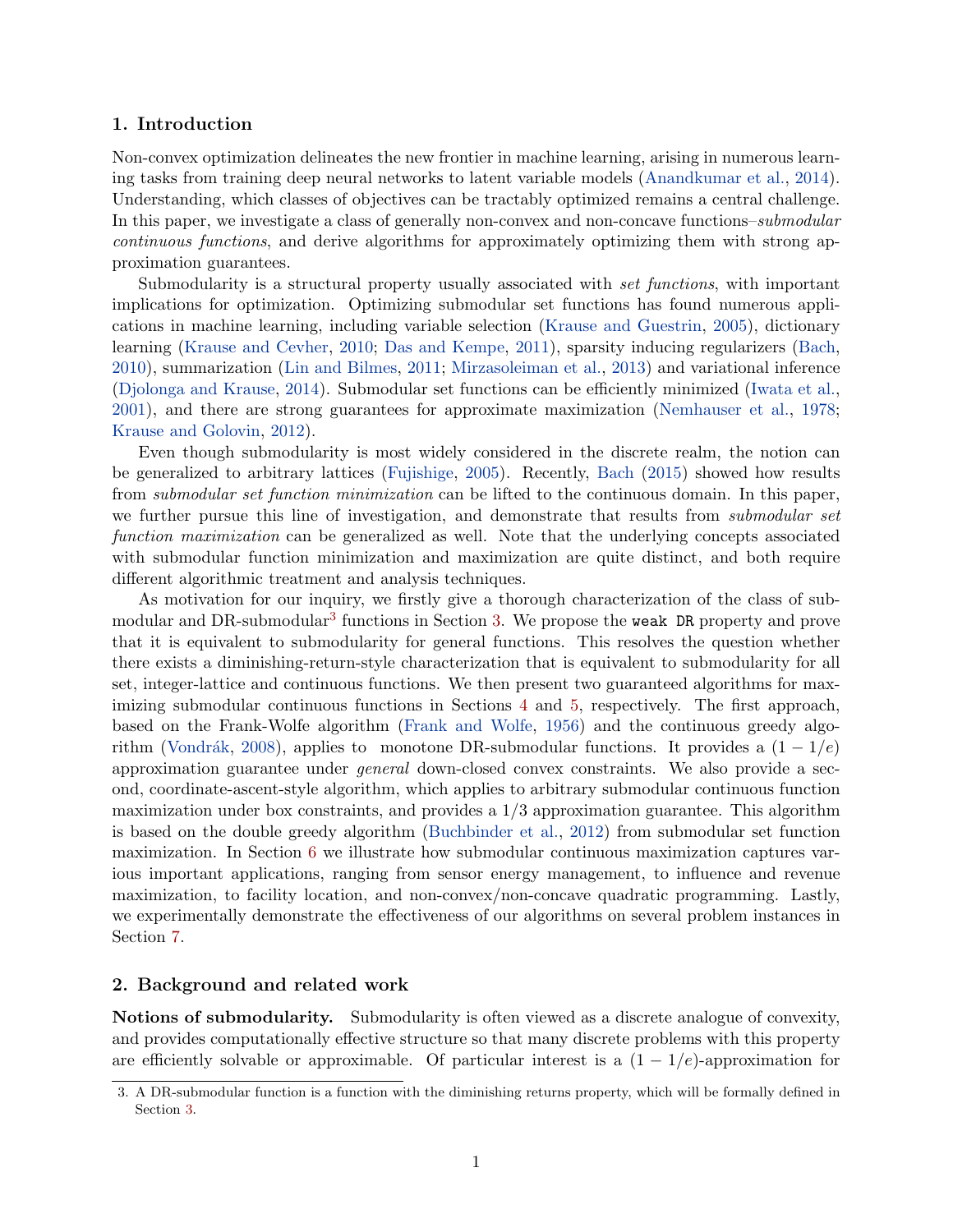maximizing a monotone submodular set function subject to a cardinality, a matroid, or a knapsack constraint [\(Nemhauser et al.,](#page-17-1) [1978;](#page-17-1) Vondrák, [2008;](#page-17-2) [Sviridenko,](#page-17-3) [2004\)](#page-17-3). Another result relevant to this work is unconstrained maximization of non-monotone submodular set functions, for which [Buchbinder et al.](#page-15-7) [\(2012\)](#page-15-7) propose the deterministic double greedy algorithm with 1/3 approximation guarantee, and the randomized double greedy algorithm which achieves the tight 1/2 approximation guarantee.

Although most commonly associated with set functions, in many practical scenarios, it is natural to consider generalizations of submodular set functions. [Golovin and Krause](#page-16-5) [\(2011\)](#page-16-5) introduce the notion of adaptive submodularity to generalize submodular set functions to adaptive policies. [Kolmogorov](#page-16-6) [\(2011\)](#page-16-6) studies tree-submodular functions and presents a polynomial algorithm for minimizing them. For distributive lattices, it is well-known that the combinatorial polynomial-time algorithms for minimizing a submodular set function can be adopted to minimize a submodular function over a bounded integer lattice [\(Fujishige,](#page-15-4) [2005\)](#page-15-4). Recently, maximizing a submodular function over integer lattices has attracted considerable attention. In particular, [Soma et al.](#page-17-4) [\(2014\)](#page-17-4) develop a  $(1 - 1/e)$ -approximation algorithm for maximizing a monotone DR-submodular integerlattice function under a knapsack constraint. For non-monotone submodular functions over the bounded integer lattice, [Gottschalk and Peis](#page-16-7) [\(2015\)](#page-16-7) provide a 1/3-approximation. Approximation algorithms for maximizing bisubmodular functions and k-submodular functions have also been proposed by [Singh et al.](#page-17-5) [\(2012\)](#page-17-5); [Ward and Zivny](#page-17-6) [\(2014\)](#page-17-6).

[Wolsey](#page-17-7) [\(1982\)](#page-17-7) considers maximizing a special class of submodular continuous functions subject to one knapsack constraint, in the context of solving location problems. That class of functions are additionally required to be monotone, piecewise linear and concave. Calinescu et al. [\(2007\)](#page-15-8) and Vondrák [\(2008\)](#page-17-2) discuss a subclass of submodular continuous functions, which is termed smooth submodular functions<sup>[4](#page-2-0)</sup>, to describe the multilinear extension of a submodular set function. They propose the continuous greedy algorithm, which has a  $(1 - 1/e)$  approximation guarantee on maximizing a smooth submodular functions under a down-monotone polytope constraint. Recently, [Bach](#page-15-5) [\(2015\)](#page-15-5) considers the minimization of a submodular continuous function, and proves that efficient techniques from convex optimization may be used for minimization. Very recently, [Ene and](#page-15-9) [Nguyen](#page-15-9) [\(2016\)](#page-15-9) provide a reduction from a integer-lattice DR-submodular function maximization problem to a submodular set function maximization problem, which suggests a way to optimize submodular continuous functions over *simple* continuous constriants: Discretize the continuous function and constraint to be an integer-lattice instance, and then optimize it using the reduction. However, for monotone DR-submodular functions maximization, this method can not handle the general continuous constraints discussed in this work, i.e., arbitrary down-closed convex sets. And for general submodular function maximization, this method cannot be applied, since the reduction needs the additional diminishing returns property. Therefore we focus on continuous methods in this work.

Non-convex optimization. Optimizing non-convex continuous functions has received renewed interest in the last decades. Recently, tensor methods have been used in various non-convex problems, e.g., learning latent variable models [\(Anandkumar et al.,](#page-15-0) [2014\)](#page-15-0) and training neural networks [\(Janzamin et al.,](#page-16-8) [2015\)](#page-16-8). A fundamental problem in non-convex optimization is to reach a stationary point assuming the smoothness of the objective [\(Sra,](#page-17-8) [2012;](#page-17-8) [Li and Lin,](#page-16-9) [2015;](#page-16-9) [Reddi et al.,](#page-17-9) [2016;](#page-17-9) [Allen-Zhu and Hazan,](#page-15-10) [2016\)](#page-15-10). With extra assumptions, certain global convergence results can be obtained. For example, for functions with Lipschitz continuous Hessians, the regularized Newton scheme of [Nesterov and Polyak](#page-17-10) [\(2006\)](#page-17-10) achieves global convergence results for functions with

<span id="page-2-0"></span><sup>4.</sup> A function  $f : [0,1]^n \to \mathbb{R}$  is smooth submodular if it has second partial derivatives everywhere and all entries of its Hessian matrix are non-positive.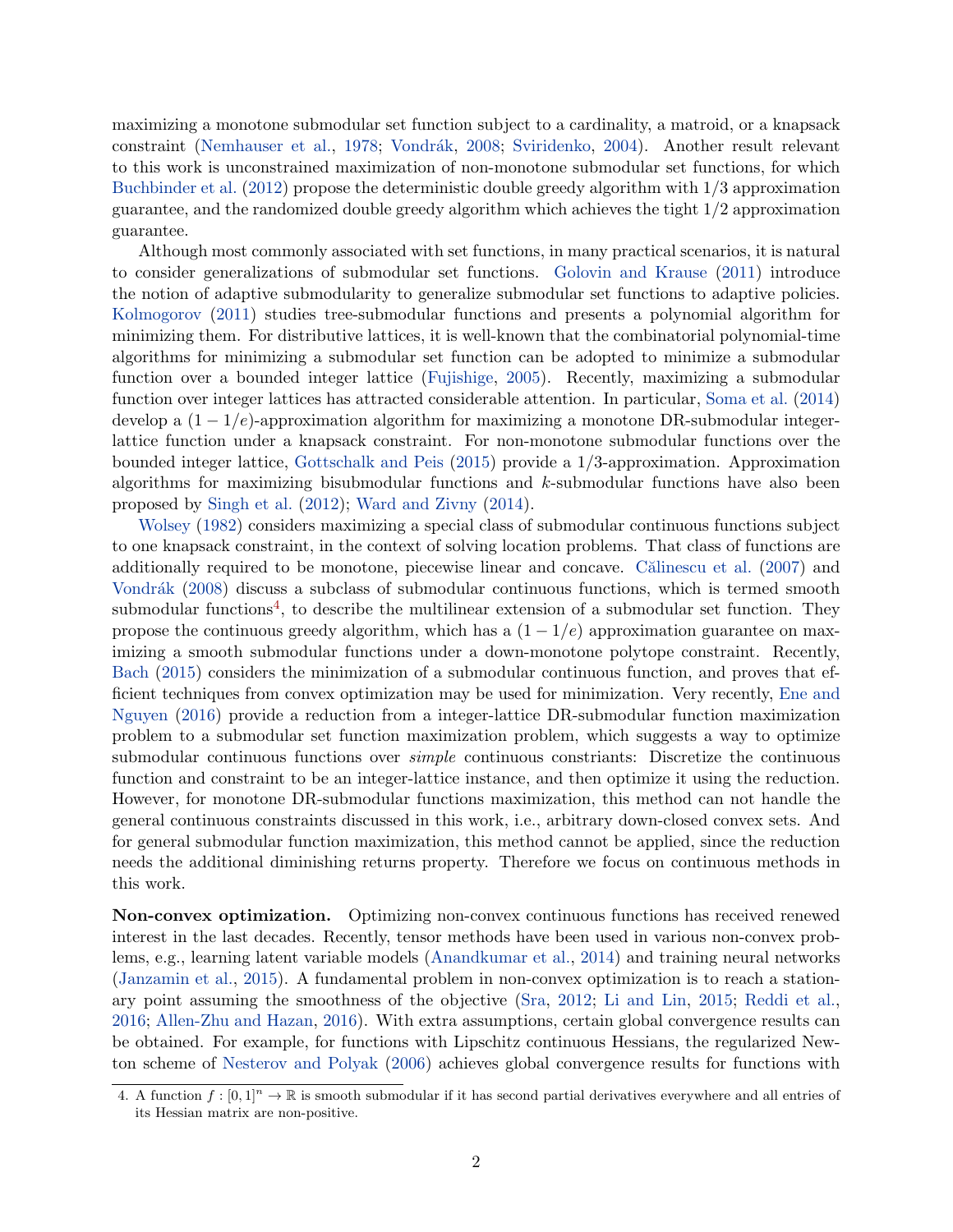an additional star-convexity property or with an additional gradient-dominance property [\(Polyak,](#page-17-11) [1963\)](#page-17-11). [Hazan et al.](#page-16-10) [\(2015\)](#page-16-10) introduce the family of  $\sigma$ -nice functions and propose a graduated optimization-based algorithm, that provably converges to a global optimum for this family of (generally) non-convex functions. However, it is typically difficult to verify whether these assumptions hold in real-world problems.

To the best of our knowledge, this work is the *first* to address the general problem of monotone and non-monotone submodular maximization over continuous domains. It is also the first to propose a sufficient and necessary diminishing-return-style characterization of submodularity for general functions. We propose efficient algorithms with strong approximation guarantees. We further show that continuous submodularity is a common property of many well-known objectives and finds various real-world applications.

**Notation.** Throughout this work we assume  $E = \{e_1, e_2, \dots, e_n\}$  is the ground set of *n* elements, and  $\chi_i \in \mathbb{R}^n$  is the characteristic vector for element  $e_i$ . We use boldface letters  $\boldsymbol{x} \in \mathbb{R}^E$  and  $\boldsymbol{x} \in \mathbb{R}^n$  interchanglebly to indicate a *n*-dimensional vector, where  $x_i$  is the *i*-th entry of  $\boldsymbol{x}$ . We use a boldface captial letter  $\mathbf{A} \in \mathbb{R}^{m \times n}$  to denote a matrix. For two vectors  $\bm{x}, \bm{y} \in \mathbb{R}^E$ ,  $\bm{x} \leq \bm{y}$  means  $x_i \leq y_i$  for every element i in E. Finally,  $x|x_i \leftarrow k$  is the operation of setting the i-th element of x to k, while keeping all other elements unchanged.

#### <span id="page-3-0"></span>3. Characterizations of submodular continuous functions

Submodular continuous functions are defined on subsets of  $\mathbb{R}^n$ :  $\mathcal{X} = \prod_{i=1}^n \mathcal{X}_i$ , where each  $\mathcal{X}_i$  is a compact subset of R [\(Topkis,](#page-17-12) [1978;](#page-17-12) [Bach,](#page-15-5) [2015\)](#page-15-5). A function  $f: \mathcal{X} \to \mathbb{R}$  is submodular iff for all  $(x, y) \in \mathcal{X} \times \mathcal{X},$ 

<span id="page-3-3"></span>
$$
f(\boldsymbol{x}) + f(\boldsymbol{y}) \ge f(\boldsymbol{x} \vee \boldsymbol{y}) + f(\boldsymbol{x} \wedge \boldsymbol{y}), \quad (\text{submodularity}) \tag{1}
$$

where ∧ and ∨ are the coordinate-wise minimum and maximum operations, respectively. Specifically,  $\mathcal{X}_i$  could be a finite set, such as  $\{0,1\}$  (in which case  $f(\cdot)$  is called set function), or  $\{0, \dots, k_i-1\}$  (called *integer-lattice* function), where the notion of continuity is vacuous;  $\mathcal{X}_i$  can also be an interval, which is referred to as a continuous domain. In this work, we consider the interval by default, but it is worth noting that the properties introduced in this section can be applied to  $\mathcal{X}_i$  being a general compact subset of  $\mathbb{R}$ .

When twice-differentiable,  $f(\cdot)$  is submodular iff all off-diagonal entries of its Hessian are non-positive<sup>[5](#page-3-1)</sup> [\(Bach,](#page-15-5) [2015\)](#page-15-5),

<span id="page-3-4"></span>
$$
\forall \mathbf{x} \in \mathcal{X}, \ \ \frac{\partial^2 f(\mathbf{x})}{\partial x_i \partial x_j} \leq 0, \ \ \forall i \neq j.
$$

The class of submodular continuous functions contains a subset of both convex and concave functions, and shares some use-ful properties with them (illustrated in Figure [1\)](#page-3-2). Examples include submodular and convex functions of the form  $\phi_{ij}(x_i - x_j)$ for  $\phi_{ij}$  convex; submodular and concave functions of the form  $x \mapsto g(\sum_{i=1}^n \lambda_i x_i)$  for g concave and  $\lambda_i$  non-negative (see Section [6](#page-9-0) for example applications). Lastly, indefinite quadratic functions of the form  $f(\boldsymbol{x}) = \frac{1}{2} \boldsymbol{x}^\top \mathbf{H} \boldsymbol{x} + \boldsymbol{h}^\top \boldsymbol{x}$  with all off-diagonal entries of H non-positive are examples of submodular but non-convex/nonconcave functions. Continuous submodularity is preserved under

<span id="page-3-2"></span>

Figure 1: Concavity, convexity, submodularity and DRsubmodularity.

<span id="page-3-1"></span><sup>5.</sup> Notice that an equilavent definition of [\(1\)](#page-3-3) is that  $\forall x \in \mathcal{X}, \forall i \neq j$  and  $a_i, a_j > 0$  s.t.  $x_i + a_i \in \mathcal{X}_i, x_j + a_j \in \mathcal{X}_i$ , it holds  $f(\mathbf{x} + a_i \chi_i) + f(\mathbf{x} + a_j \chi_j) \geq f(\mathbf{x}) + f(\mathbf{x} + a_i \chi_i + a_j \chi_j)$ . With  $a_i$  and  $a_j$  approaching zero, one get [\(2\)](#page-3-4).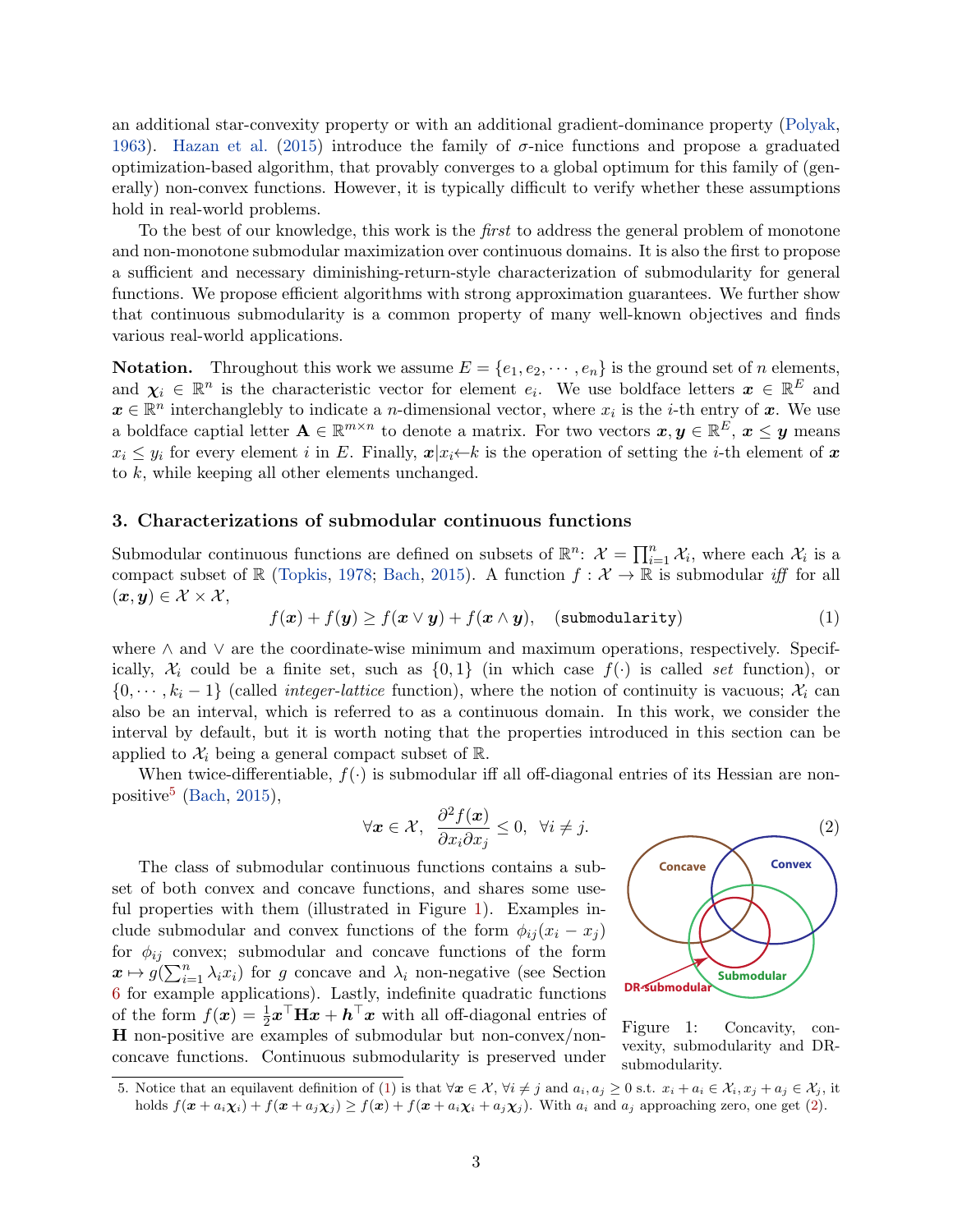<span id="page-4-1"></span>

|                       | Properties Submodular continuous function $f(\cdot)$ Convex function $g(\cdot), \forall \lambda \in [0,1]$                   |                                                                                                                         |
|-----------------------|------------------------------------------------------------------------------------------------------------------------------|-------------------------------------------------------------------------------------------------------------------------|
| $0^{\text{th}}$ order | $f(\boldsymbol{x}) + f(\boldsymbol{y}) \geq f(\boldsymbol{x} \vee \boldsymbol{y}) + f(\boldsymbol{x} \wedge \boldsymbol{y})$ | $\lambda g(x) + (1 - \lambda)g(y) \ge g(\lambda x + (1 - \lambda)y)$                                                    |
| 1 <sup>st</sup> order | weak DR (this work, Definition $2$ )                                                                                         | $g(\boldsymbol{y}) - g(\boldsymbol{x}) \geq \langle \nabla g(\boldsymbol{x}), \boldsymbol{y} - \boldsymbol{x} \rangle.$ |
| 2 <sup>nd</sup> order | $\frac{\partial^2 f(x)}{\partial x_i \partial x_j} \leq 0, \forall i \neq j$                                                 | $\nabla^2 g(x) \succeq 0$ (positive semidefinite)                                                                       |

Table 1: Comparison of properties of submodular and convex continuous functions

various operations, e.g., the sum of two submodular continuous functions is submodular, a submodular continuous function multiplied by a positive scalar is still submodular. Interestingly, characterizations of submodular continuous functions are in correspondence to those of convex functions, which are summarized in Table [1.](#page-4-1)

In the remainder of this section, we introduce useful properties of submodular continuous functions. First of all, we generalize the DR property (which was introduced when studying set and integer-lattice functions) to general functions defined over  $\mathcal{X}$ . It will soon be clear that the DR property defines a subclass of submodular functions.

<span id="page-4-3"></span>**Definition 1** (DR property and DR-submodular functions). A function  $f(\cdot)$  defined over X satisfies the diminishing returns (DR) property if  $\forall a \leq b \in \mathcal{X}$ ,  $\forall i \in E$ ,  $\forall k \in \mathbb{R}_+$  s.t.  $(k\chi_i + a)$  and  $(k\chi_i + b)$ are still in  $X$ , it holds,

<span id="page-4-4"></span>
$$
f(k\chi_i + \mathbf{a}) - f(\mathbf{a}) \ge f(k\chi_i + \mathbf{b}) - f(\mathbf{b}).
$$

This function  $f(\cdot)$  is called a DR-submodular<sup>[6](#page-4-2)</sup> function.

One immediate observation is that for a differentiable DR-submodular continuous function  $f(\cdot)$ , we have that  $\forall a \leq b \in \mathcal{X}, \nabla f(a) \geq \nabla f(b)$ , i.e., the gradient  $\nabla f(\cdot)$  is an *antitone* mapping from  $\mathbb{R}^n$ to  $\mathbb{R}^n$ . Recently, the DR property is explored by [Eghbali and Fazel](#page-15-11) [\(2016\)](#page-15-11) to achieve the worst-case competitive ratio for an online concave maximization problem. The DR property is also closely related to a sufficient condition on a concave function  $g(\cdot)$  [\(Bilmes and Bai,](#page-15-12) [2017,](#page-15-12) Section 5.2), to ensure submodularity of the corresponding set function generated by giving  $g(\cdot)$  boolean input vectors.

It is well known that for set functions, the DR property is equivalent to submodularity, while for integer-lattice functions, submodularity does not in general imply the DR property [\(Soma et al.,](#page-17-4) [2014;](#page-17-4) [Soma and Yoshida,](#page-17-13) [2015a,](#page-17-13)[b\)](#page-17-14). However, it was unclear whether there exists a diminishingreturn-style characterization that is equivalent to submodularity of integer-lattice functions. In this work we give a positive answer to this open problem by proposing the *weak diminishing returns* (weak DR) property for general functions defined over  $\mathcal{X}$ , and prove that weak DR gives a sufficient and necessary condition for a general function to be submodular.

<span id="page-4-0"></span>**Definition 2** (weak DR property). A function  $f(\cdot)$  defined over X has the weak diminishing returns property (weak DR) if  $\forall a \le b \in \mathcal{X}$ ,  $\forall i \in E$  s.t.  $a_i = b_i$ ,  $\forall k \in \mathbb{R}_+$  s.t.  $(k\chi_i + a)$  and  $(k\chi_i + b)$  are still in  $X$ , it holds,

$$
f(k\chi_i + \mathbf{a}) - f(\mathbf{a}) \ge f(k\chi_i + \mathbf{b}) - f(\mathbf{b}).
$$
\n(3)

The following proposition shows that for all set functions, as well as integer-lattice and continuous functions, submodularity is equivalent to the weak DR property.

<span id="page-4-2"></span><sup>6.</sup> Note that DR property implies submodularity and thus the name "DR-submodular" contains redundant information about submodularity of a function, but we keep this terminology to be consistent with previous literature on submodular integer-lattice functions.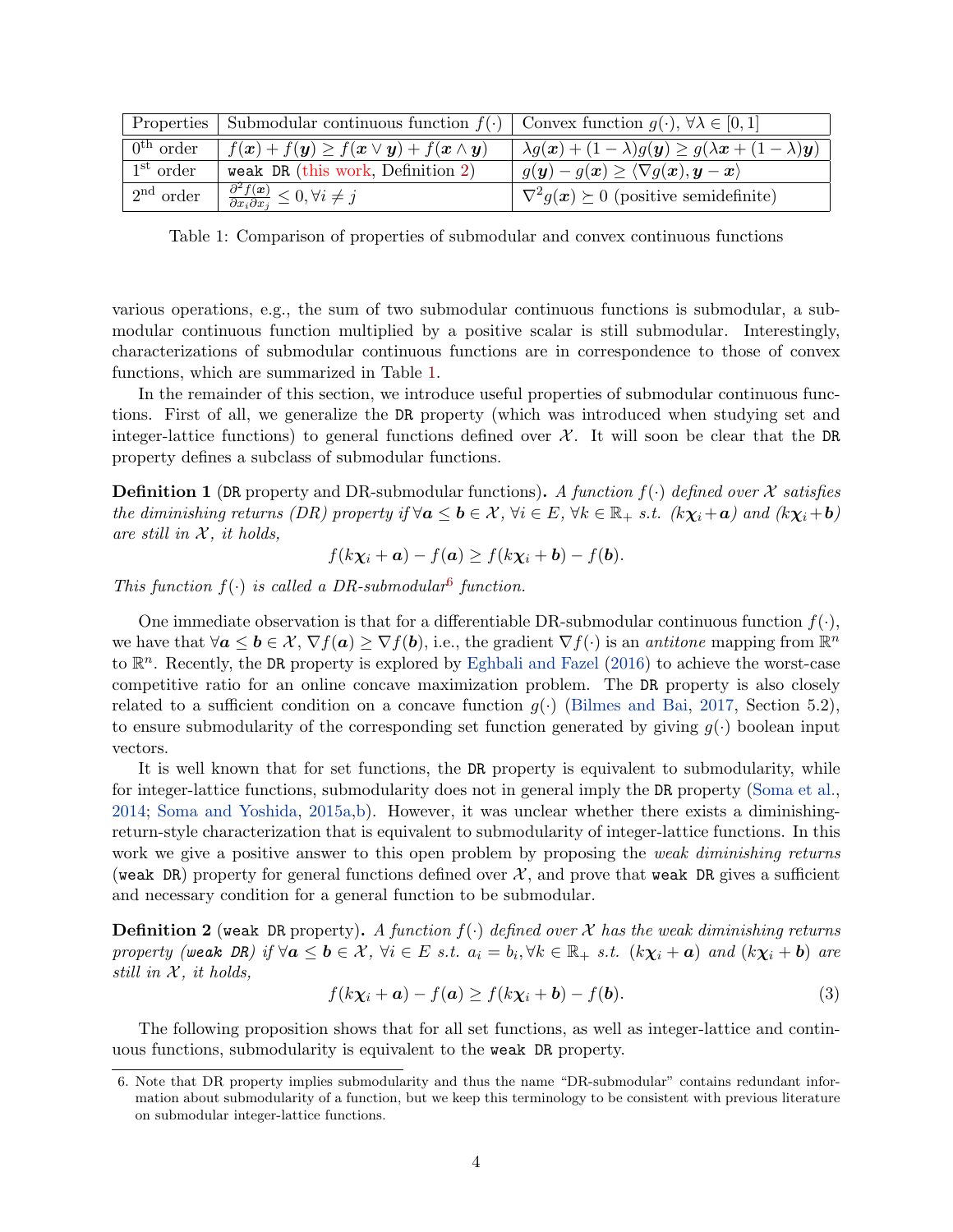<span id="page-5-3"></span>

|                       | Properties   DR-submodular continuous function $f(\cdot)$ , $\forall x, y \in \mathcal{X}$                                                      |
|-----------------------|-------------------------------------------------------------------------------------------------------------------------------------------------|
| $0^{\text{th}}$ order | $f(\mathbf{x}) + f(\mathbf{y}) \ge f(\mathbf{x} \vee \mathbf{y}) + f(\mathbf{x} \wedge \mathbf{y})$ , and $f(\cdot)$ is coordinate-wise concave |
| $1st$ order           | the DR property (Definition $1$ )                                                                                                               |
| $2nd$ order           | $\frac{\partial^2 f(x)}{\partial x_i \partial x_j} \leq 0, \forall i, j$ (all entries of the Hessian being non-positive)                        |

Table 2: Summarization of properties of DR-submodular continuous functions

<span id="page-5-1"></span>**Proposition 1** (submodularity)  $\Leftrightarrow$  (weak DR). A function  $f(\cdot)$  defined over X is submodular iff it satisfies the weak DR property.

All of the proofs can be found in Appendix [A.](#page-18-0) Given Proposition [1,](#page-5-1) one can treat weak DR as the first order condition of submodularity: Notice that for a differentiable continuous function  $f(\cdot)$  with the weak DR property, we have that  $\forall \bm{a}\le\bm{b}\in\mathcal{X},\, \forall i\in E \,\,\text{s.t.}\,\,\,a_i=b_i, \,\text{it holds}\,\,\nabla_i f(\bm{a})\ge \nabla_i f(\bm{b}), \,\text{i.e.,}$  $\nabla f(\cdot)$  is a weak antitone mapping. Now we show that the DR property is stronger than the weak DR property, and the class of DR-submodular functions is a proper subset of that of submodular functions, as indicated by Figure [1.](#page-3-2)

<span id="page-5-2"></span>**Proposition 2** (submodular/weak DR) + (coordinate-wise concave)  $\Leftrightarrow$  (DR). A function  $f(\cdot)$ defined over X satisfies the DR property iff  $f(\cdot)$  is submodular and coordinate-wise concave, where the coordinate-wise concave property is defined as:  $\forall x \in \mathcal{X}, \forall i \in E, \forall k, l \in \mathbb{R}_+$  s.t.  $(k\chi_i +$  $\mathbf{x}$ ),  $(l\chi_i + \mathbf{x})$ ,  $((k+l)\chi_i + \mathbf{x})$  are still in X, it holds,

$$
f(k\chi_i + \mathbf{x}) - f(\mathbf{x}) \ge f((k+l)\chi_i + \mathbf{x}) - f(l\chi_i + \mathbf{x}),
$$

or equivalently (if twice differentiable)  $\frac{\partial^2 f(x)}{\partial x^2}$  $\frac{\partial^2 J(\mathbf{x})}{\partial x_i^2} \leq 0, \forall i \in E.$ 

Proposition [2](#page-5-2) shows that a twice differentiable function  $f(\cdot)$  is DR-submodular iff  $\forall x \in \mathcal{X}, \frac{\partial^2 f(x)}{\partial x \cdot \partial x}$  $\frac{\partial^2 J(\bm{x})}{\partial x_i \partial x_j} \leq$  $0, \forall i, j \in E$ , which does not necessarily imply the concavity of  $f(.)$ . Given Proposition [2,](#page-5-2) we also have the characterizations of DR-submodular continuous functions, which are summarized in Table [2.](#page-5-3)

#### <span id="page-5-0"></span>4. Maximizing monotone DR-submodular continuous functions

In this section, we present an algorithm for maximizing a monotone DR-submodular continuous function subject to a general down-closed convex constraint, i.e.,  $\max_{x \in \mathcal{P}_u} f(x)$ . A down-closed convex set  $\mathcal{P}_{\underline{u}}$  is a convex set  $\mathcal P$  associated with a lower bound  $\underline{u} \in \mathcal P$ , such that 1)  $\forall y \in \mathcal P, \underline{u} \leq y$ ; and 2)  $\forall y \in \mathcal{P}, x \in \mathbb{R}^n, u \leq x \leq y$  implies  $x \in \mathcal{P}$ . Without loss of generality, we assume  $\mathcal{P}$  lies in the postitive orthant and has the lower bound 0, since otherwise we can always define a new set  $\mathcal{P}' = \{x \mid x = y - \underline{u}, y \in \mathcal{P}\}\$ in the positive orthant, and a corresponding monotone DR-submdular function  $f'(\boldsymbol{x}) := f(\boldsymbol{x} + \underline{\boldsymbol{u}}).$ 

Maximizing a monotone DR-submodular function over a down-closed convex constraint has many real-world applications, e.g., influence maximization with continuous assignments and sensor energy management. In particular, for influence maximization (see Section [6\)](#page-8-0), the constraint is a down-closed polytope in the positive orthant:  $\mathcal{P} = \{x \in \mathbb{R}^n \mid 0 \leq x \leq \bar{u}, \mathbf{A}x \leq b, \bar{u} \in \mathbb{R}_+^n, \mathbf{A} \in$  $\mathbb{R}^{m \times n}_+$ ,  $\mathbf{b} \in \mathbb{R}^m_+$ . We start with the following hardness result: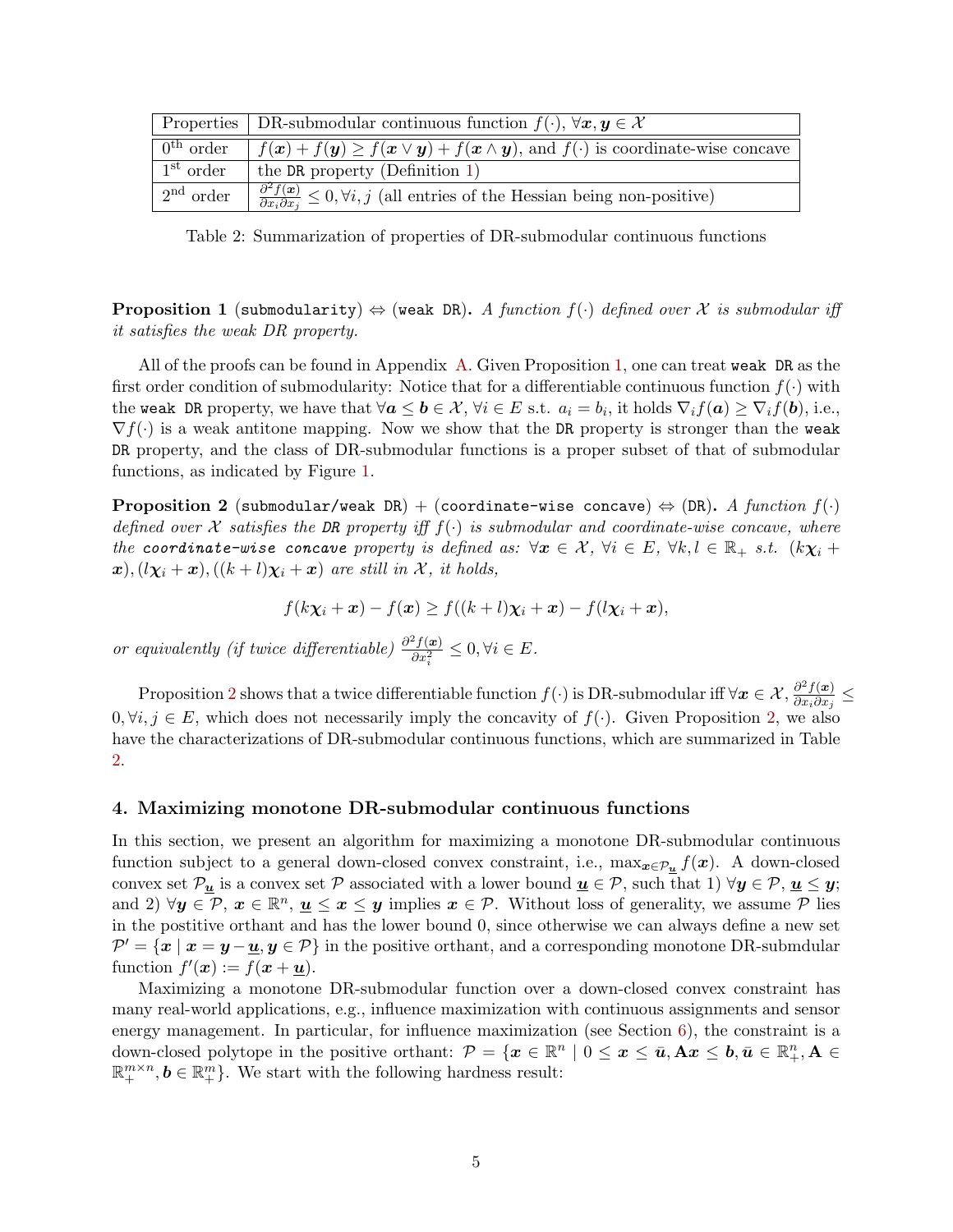<span id="page-6-1"></span><span id="page-6-0"></span>

| Algorithm 1: FRANK-WOLFE variant for monotone DR-submodular function maximization                                                                                                         |  |  |  |  |
|-------------------------------------------------------------------------------------------------------------------------------------------------------------------------------------------|--|--|--|--|
| <b>Input:</b> $\max_{x \in \mathcal{P}} f(x)$ , P is a down-closed convex set in the positive orthant with lower                                                                          |  |  |  |  |
| bound 0, prespecified stepsize $\gamma \in (0,1]$                                                                                                                                         |  |  |  |  |
| $\mathbf{1} \ \ \pmb{x}^0 \leftarrow 0, t \leftarrow 0, k \leftarrow 0;$<br>//k: iteration index                                                                                          |  |  |  |  |
| 2 while $t < 1$ do                                                                                                                                                                        |  |  |  |  |
| 3   find $v^k$ s.t. $\langle v^k, \nabla f(x^k) \rangle \ge \alpha \max_{v \in \mathcal{P}} \langle v, \nabla f(x^k) \rangle - \frac{1}{2} \delta L;$ //L > 0 is the Lipschitz parameter, |  |  |  |  |
| $\alpha \in (0,1]$ is the mulplicative error level, $\delta \in [0,\bar{\delta}]$ is the additive error level                                                                             |  |  |  |  |
| find stepsize $\gamma_k \in (0,1]$ , e.g., $\gamma_k \leftarrow \gamma$ ; set $\gamma_k \leftarrow \min\{\gamma_k, 1-t\}$ ;<br>$\overline{4}$                                             |  |  |  |  |
| 5 $\begin{array}{c} \mathbf{z} \end{array}$ $x^{k+1} \leftarrow x^k + \gamma_k \mathbf{v}^k$ , $t \leftarrow t + \gamma_k$ , $k \leftarrow k+1$ ;                                         |  |  |  |  |
| 6 Return $x^K$ :<br>$// assuming there are K iterations in total$                                                                                                                         |  |  |  |  |

<span id="page-6-4"></span><span id="page-6-2"></span>Proposition 3. The problem of maximizing a monotone DR-submodular continuous function subject to a general down-closed polytope constraint is NP-hard. For any  $\epsilon > 0$ , it cannot be approximated in polynomial time within a ratio of  $(1 - 1/e + \epsilon)$  (up to low-order terms), unless RP NP.

Due to the NP-hardness of converging to the global optimum, in the following by "convergence" we mean converging to a point near the global optimum. The algorithm is a generalization of the continuous greedy algorithm of Vondrák [\(2008\)](#page-17-2) for maximizing a smooth submodular function, and related to the convex Frank-Wolfe algorithm [\(Frank and Wolfe,](#page-15-6) [1956;](#page-15-6) [Jaggi,](#page-16-11) [2013\)](#page-16-11) for minimizing a convex function. We summarize the FRANK-WOLFE variant in Algorithm [1.](#page-6-0) In each iteration  $k$ , the algorithm uses the linearization of  $f(.)$  as a surrogate, and moves in the direction of the maximizer of this surrogate function, i.e.  $v^k = \arg \max_{v \in \mathcal{P}} \langle v, \nabla f(x^k) \rangle$ . Intuitively, we search for the direction in which we can maximize the improvement in the function value and still remain feasible. Finding such a direction requires maximizing a linear objective at each iteration. Meanwhile, it eliminates the need for projecting back to the feasible set in each iteration, which is an essential step for methods such as projected gradient ascent. The algorithm uses stepsize  $\gamma_k$  to update the solution in each iteration, which can be simply a prespecified value  $\gamma$ . Note that the FRANK-WOLFE variant can tolerate both multiplicative error  $\alpha$  and additive error  $\delta$  when solving the subproblem (Step [3](#page-6-1)) of Algorithm [1\)](#page-6-0). Setting  $\alpha = 1$  and  $\delta = 0$ , we recover the error-free case.

Notice that the Frank-Wolfe variant in Algorithm [1](#page-6-0) is different from the convex Frank-Wolfe algorithm mainly in the update direction being used: For Algorithm [1,](#page-6-0) the update direction (in Step [5\)](#page-6-2) is  $v^k$ , while for convex Frank-Wolfe it is  $v^k - x^k$ , i.e.,  $x^{k+1} \leftarrow x^k + \gamma_k (v^k - x^k)$ . The reason of this difference will soon be clear by exploring the property of DR-submodular functions. Specifically, DR-submodular functions are non-convex/non-concave in general, however, there is certain connection between DR-submodularity and concavity.

<span id="page-6-3"></span>**Proposition 4.** A DR-submodular continuous function  $f(\cdot)$  is concave along any non-negative direction, and any non-positive direction.

Proposition [4](#page-6-3) implies that the univariate *auxiliary* function  $g_{\bm{x},\bm{v}}(\xi) := f(\bm{x}+\xi \bm{v}), \xi \in \mathbb{R}_+$ ,  $\bm{v} \in \mathbb{R}_+^E$ is concave. As a result, the FRANK-WOLFE variant can follow a concave direction at each step, which is the main reason it uses  $v^k$  as the update direction (notice that  $v^k$  is a non-negative direction).

To derive the approximation guarantee, we need assumptions on the non-linearity of  $f(\cdot)$  over the domain  $P$ , which closely corresponds to a Lipschitz assumption on the derivative of  $g_{x,y}(\cdot)$ . For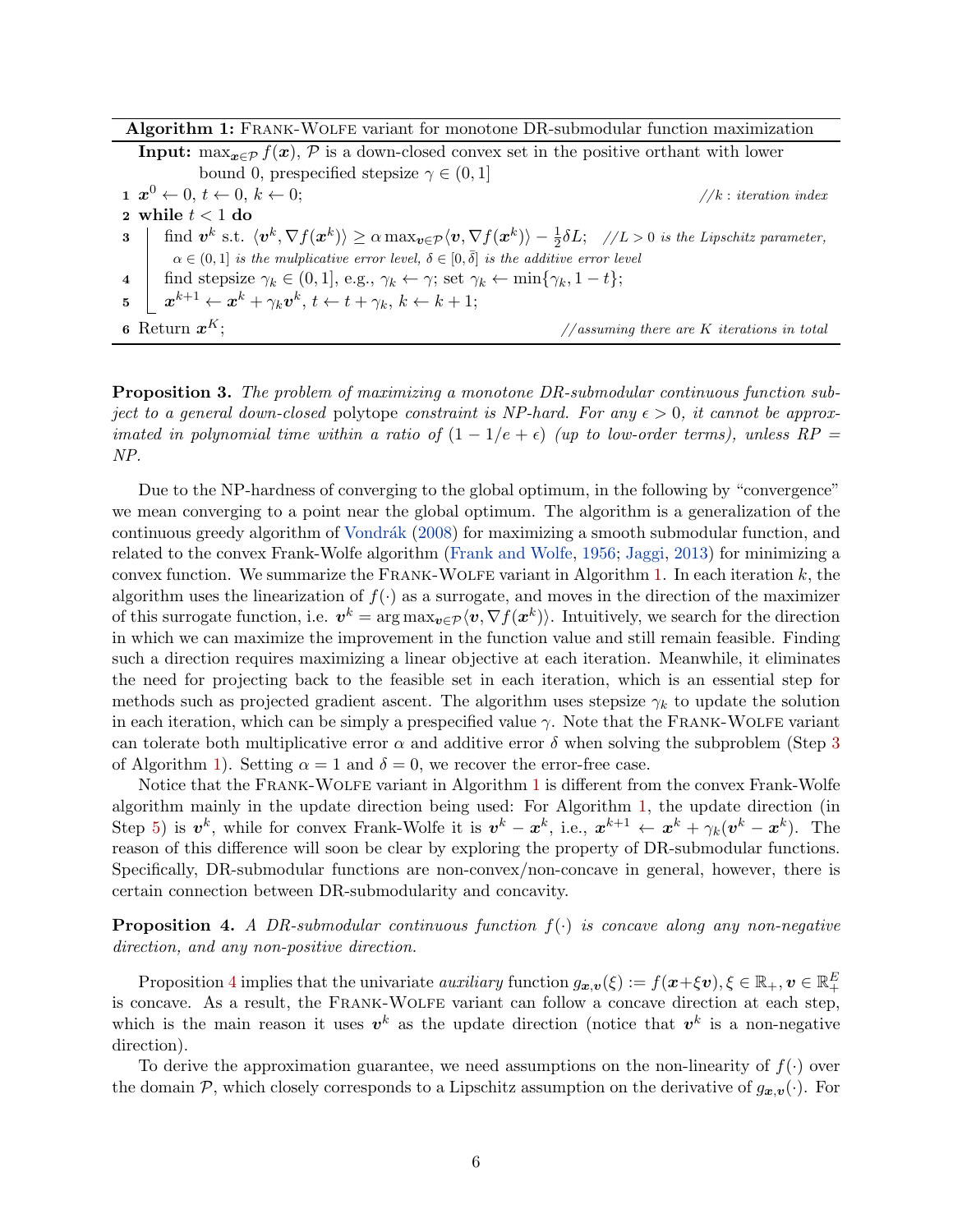a  $g_{\boldsymbol{x},\boldsymbol{v}}(\cdot)$  with L-Lipschitz continuous derivative in [0, 1]  $(L > 0)$ , we have,

$$
-\frac{L}{2}\xi^2 \le g_{\boldsymbol{x},\boldsymbol{v}}(\xi) - g_{\boldsymbol{x},\boldsymbol{v}}(0) - \xi \nabla g_{\boldsymbol{x},\boldsymbol{v}}(0) = f(\boldsymbol{x} + \xi \boldsymbol{v}) - f(\boldsymbol{x}) - \langle \xi \boldsymbol{v}, \nabla f(\boldsymbol{x}) \rangle, \forall \xi \in [0,1]. \tag{4}
$$

To prove the approximation guarantee, we first derive the following lemma.

<span id="page-7-3"></span>**Lemma 1.** The output solution  $x^K \in \mathcal{P}$ . Assuming  $x^*$  to be the optimal solution, one has,

<span id="page-7-4"></span>
$$
\langle \mathbf{v}^k, \nabla f(\mathbf{x}^k) \rangle \ge \alpha [f(\mathbf{x}^*) - f(\mathbf{x}^k)] - \frac{1}{2} \delta L, \quad \forall k = 0, \cdots, K - 1.
$$
 (5)

<span id="page-7-1"></span>**Theorem 1** (Approximation guarantee). For error levels  $\alpha \in (0,1], \delta \in [0,\overline{\delta}]$ , with K iterations, Algorithm [1](#page-6-0) outputs  $\mathbf{x}^K \in \mathcal{P}$  s.t.,

<span id="page-7-5"></span>
$$
f(\boldsymbol{x}^{K}) \ge (1 - e^{-\alpha}) f(\boldsymbol{x}^{*}) - \frac{L}{2} \sum_{k=0}^{K-1} \gamma_{k}^{2} - \frac{L\delta}{2} + e^{-\alpha} f(0). \tag{6}
$$

Theorem [1](#page-7-1) gives the approximation guarantee for arbitrary chosen stepsize  $\gamma_k$ . By observing that  $\sum_{k=0}^{K-1} \gamma_k = 1$  and  $\sum_{k=0}^{K-1} \gamma_k^2 \geq K^{-1}$  (see the proof in Appendix [B.5\)](#page-21-0), with constant stepsize, we obtain the following "tightest" approximation bound,

<span id="page-7-2"></span>**Corollary 1.** For a fixed number of iterations K, and constant stepsize  $\gamma_k = \gamma = K^{-1}$ , Algorithm [1](#page-6-0) provides the following approximation guarantee:

$$
f(\mathbf{x}^{K}) \ge (1 - e^{-\alpha})f(\mathbf{x}^{*}) - \frac{L}{2K} - \frac{L\delta}{2} + e^{-\alpha}f(0).
$$

Corollary [1](#page-6-0) implies that with a constant stepsize  $\gamma$ , 1) when  $\gamma \to 0$  ( $K \to \infty$ ), Algorithm 1 will output the solution with the worst-case guarantee  $(1 - 1/e) f(x^*)$  in the error-free case if  $f(0) = 0$ ; and 2) The Frank-Wolfe variant has a sub-linear convergence rate for monotone DR-submodular maximization over a down-closed convex constraint.

**Time complexity.** It can be seen that when using a constant stepsize, Algorithm [1](#page-6-0) needs  $O(\frac{1}{\epsilon})$  $(\frac{1}{\epsilon})$ iterations to get  $\epsilon$ -close to the worst-case guarantee  $(1 - e^{-1})f(x^*)$  in the error-free case. When  $\mathcal{P}$ is a polytope in the positive orthant, one iteration of Algorithm [1](#page-6-0) costs approximately the same as solving a positive LP, for which a nearly-linear time solver exists [\(Allen-Zhu and Orecchia,](#page-15-13) [2015\)](#page-15-13).

#### <span id="page-7-0"></span>5. Maximizing non-monotone submodular continuous functions

The problem of maximizing a general non-monotone submodular continuous function under box constraints<sup>[7](#page-8-1)</sup>, i.e.,  $\max_{x \in [\underline{u}, \bar{u}] \subseteq \mathcal{X}} f(x)$ , has various real-world applications, including revenue maximization with continuous assignments, multi-resolution summarization, etc, as discussed in Section [6.](#page-8-0) The following proposition shows the NP-hardness of the problem.

<span id="page-7-6"></span>Proposition 5. The problem of maximizing a generally non-monotone submodular continuous function subject to box constraints is NP-hard. Furthermore, there is no  $(1/2 + \epsilon)$ -approximation  $\forall \epsilon > 0$ , unless  $RP = NP$ .

We now describe our algorithm for maximizing a non-monotone submodular continuous function subject to box constraints. It provides a 1/3-approximation, is inspired by the double greedy algorithm of [Buchbinder et al.](#page-15-7) [\(2012\)](#page-15-7) and [Gottschalk and Peis](#page-16-7) [\(2015\)](#page-16-7), and can be viewed as a procedure performing coordinate-ascent on two solutions.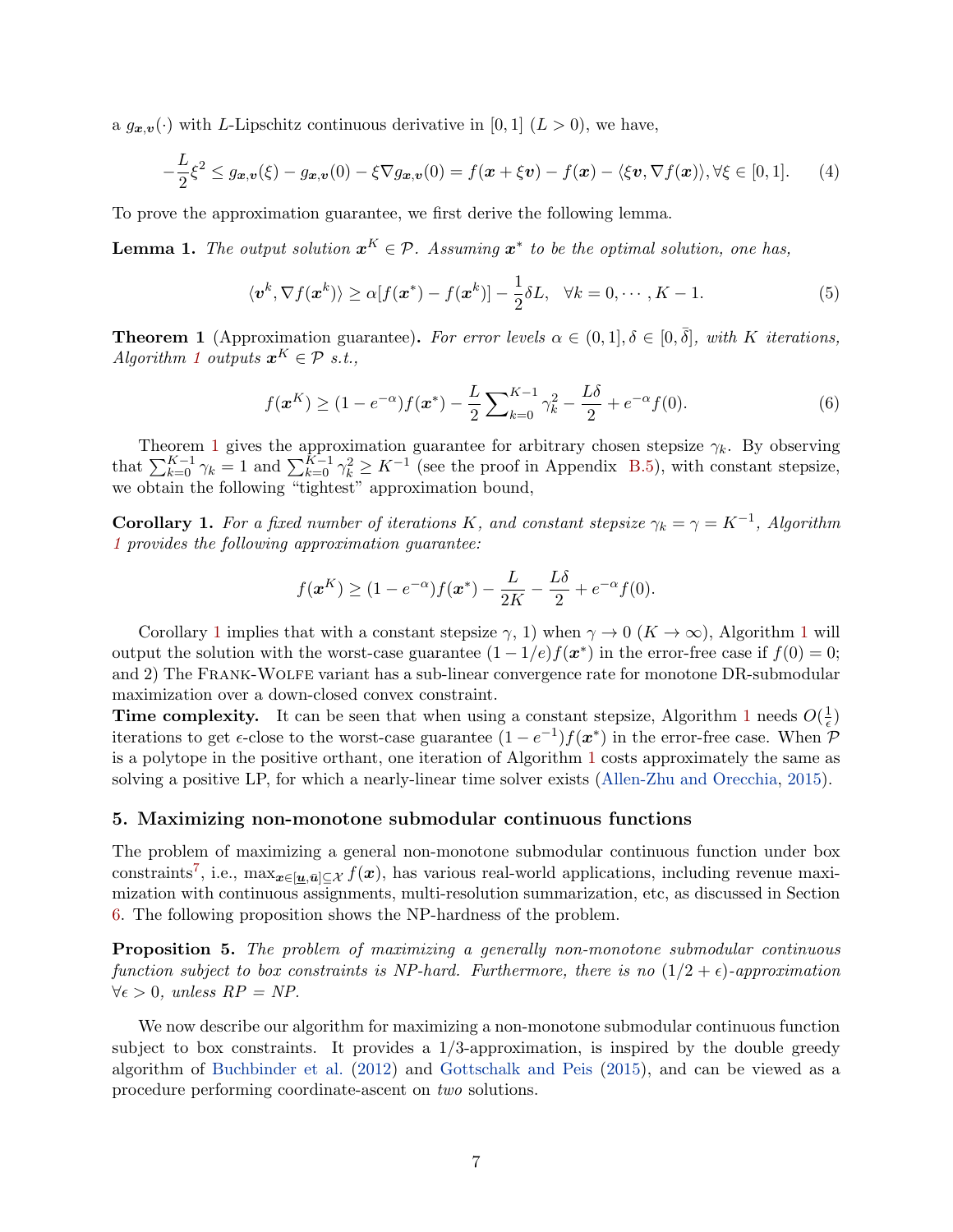Algorithm 2: DOUBLEGREEDY algorithm for maximizing non-monotone submodular continuous functions

<span id="page-8-4"></span><span id="page-8-3"></span><span id="page-8-2"></span>

| <b>Input:</b> max <sub><math>x \in [\underline{u}, \bar{u}]</math> <math>f(x)</math>, f is generally non-monotone, <math>f(\underline{u}) + f(\bar{u}) \ge 0</math></sub>                                 |                                           |  |  |  |
|-----------------------------------------------------------------------------------------------------------------------------------------------------------------------------------------------------------|-------------------------------------------|--|--|--|
| $\mathbf{1} \ \ \pmb{x}^0 \leftarrow \pmb{u}, \ \pmb{y}^0 \leftarrow \bar{\pmb{u}};$                                                                                                                      |                                           |  |  |  |
| 2 for $k = 1 \rightarrow n$ do                                                                                                                                                                            |                                           |  |  |  |
| 3   find $\hat{u}_a$ s.t. $f(\mathbf{x}^{k-1}   x_{e_k}^{k-1} \leftarrow \hat{u}_a) \ge \max_{u_a \in [\underline{u}_{e_L}, \bar{u}_{e_L}]} f(\mathbf{x}^{k-1}   x_{e_k}^{k-1} \leftarrow u_a) - \delta,$ |                                           |  |  |  |
| $\delta_a \leftarrow f(\boldsymbol{x}^{k-1}   x_{e_1}^{k-1} \leftarrow \hat{u}_a) - f(\boldsymbol{x}^{k-1});$<br>$/\delta \in [0,\overline{\delta}]$ is the additive error level                          |                                           |  |  |  |
| 4 find $\hat{u}_b$ s.t. $f(\mathbf{y}^{k-1}   y_{e_k}^{k-1} \leftarrow \hat{u}_b) \ge \max_{u_b \in [\underline{u}_e, \ \bar{u}_{e_b}]} f(\mathbf{y}^{k-1}   y_{e_k}^{k-1} \leftarrow u_b) - \delta,$     |                                           |  |  |  |
| $\delta_b \leftarrow f(\mathbf{y}^{k-1}   y_{e_h}^{k-1} \leftarrow \hat{u}_b) - f(\mathbf{y}^{k-1});$                                                                                                     |                                           |  |  |  |
| 5   If $\delta_a \geq \delta_b$ : $x^k \leftarrow (x^{k-1} x_{e_k}^{k-1} \leftarrow \hat{u}_a)$ , $y^k \leftarrow (y^{k-1} y_{e_k}^{k-1} \leftarrow \hat{u}_a)$ ;                                         |                                           |  |  |  |
| <b>Else:</b> $y^k \leftarrow (y^{k-1}   y_{e_1}^{k-1} \leftarrow \hat{u}_b), x^k \leftarrow (x^{k-1}   x_{e_1}^{k-1} \leftarrow \hat{u}_b);$<br>$6\phantom{.0}$                                           |                                           |  |  |  |
| 7 Return $x^n$ (or $y^n$ );                                                                                                                                                                               | //note that $\mathbf{x}^n = \mathbf{y}^n$ |  |  |  |

We view the process as two particles starting from  $x^0 = \underline{u}$  and  $y^0 = \bar{u}$ , and following a certain "flow" toward each other. The pseudo-code is given in Algorithm [2.](#page-8-2) We proceed in n rounds that correspond to some arbitrary order of the coordinates. At iteration  $k$ , we consider solving a one-dimensional (1-D) subproblem over coordinate  $e_k$  for each particle, and moving the particles based on the calculated local gains toward each other. Formally, for a given coordinate  $e_k$ , we solve a 1-D subproblem to find the value of the first solution  $x$  along coordinate  $e_k$  that maximizes f, i.e.,  $\hat{u}_a = \arg \max_{u_a} f(x^{k-1} | x_{e_k}^{k-1} \leftarrow u_a) - f(x^{k-1}),$  and calculate its marginal gain  $\delta_a$ . We then solve another 1-D subproblem to find the value of the second solution  $y$  along coordinate  $e_k$  that maximizes f, i.e.,  $\hat{u}_b = \arg \max_{u_b} f(\mathbf{y}^{k-1}|\mathbf{y}_{e_k}^{k-1} \leftarrow u_b) - f(\mathbf{y}^{k-1})$ , and calculate the second marginal gain  $\delta_b$ . We decide by comparing the two marginal gains. If changing  $x_{e_k}$  to be  $\hat{u}_a$  has a larger local benefit, we change *both*  $x_{e_k}$  and  $y_{e_k}$  to be  $\hat{u}_a$ . Otherwise, we change *both* of them to be  $\hat{u}_b$ . After *n* iterations the particles should meet at point  $x^n = y^n$ , which is the final solution. Note that Algorithm [2](#page-8-2) can tolerate additive error  $\delta$  in solving each 1-D subproblem (Steps [3,](#page-8-3) [4\)](#page-8-4).

We would like to emphasize that the assumptions required by DOUBLEGREEDY are submodularity of f,  $f(\mathbf{u}) + f(\bar{\mathbf{u}}) \geq 0$  and the (approximate) solvability of the 1-D subproblem. For proving the approximation guarantee, the idea is to bound the loss in the objective value from the assumed optimal objective value between every two consecutive steps, which is then used to bound the maximum loss after *n* iterations.

<span id="page-8-5"></span>**Theorem [2](#page-8-2).** Assuming the optimal solution to be  $x^*$ , the output of Algorithm 2 has function value no less than  $\frac{1}{3}f(\boldsymbol{x}^*) - \frac{4n}{3}$  $\frac{\sinh \delta}{\sinh \delta}$ , where  $\delta \in [0, \bar{\delta}]$  is the additive error level for each 1-D subproblem.

Time complexity. It can be seen that the time complexity of Algorithm [2](#page-8-2) is  $O(n * cost_1D)$ , where  $cost_1D$  is the cost of solving the 1-D subproblem. Solving a 1-D subproblem is usually very cheap. For non-convex/non-concave quadratic programming it has a closed form solution.

#### <span id="page-8-0"></span>6. Examples of submodular continuous objective functions

In this part, we discuss several concrete problem instances with their corresponding submodular continuous objective functions.

<span id="page-8-1"></span><sup>7.</sup> It is also called "unconstrained" maximization in the combinatorial optimization community, since the domain  $\mathcal X$ itself is also a box. Note that the box can be in the negative orthant here.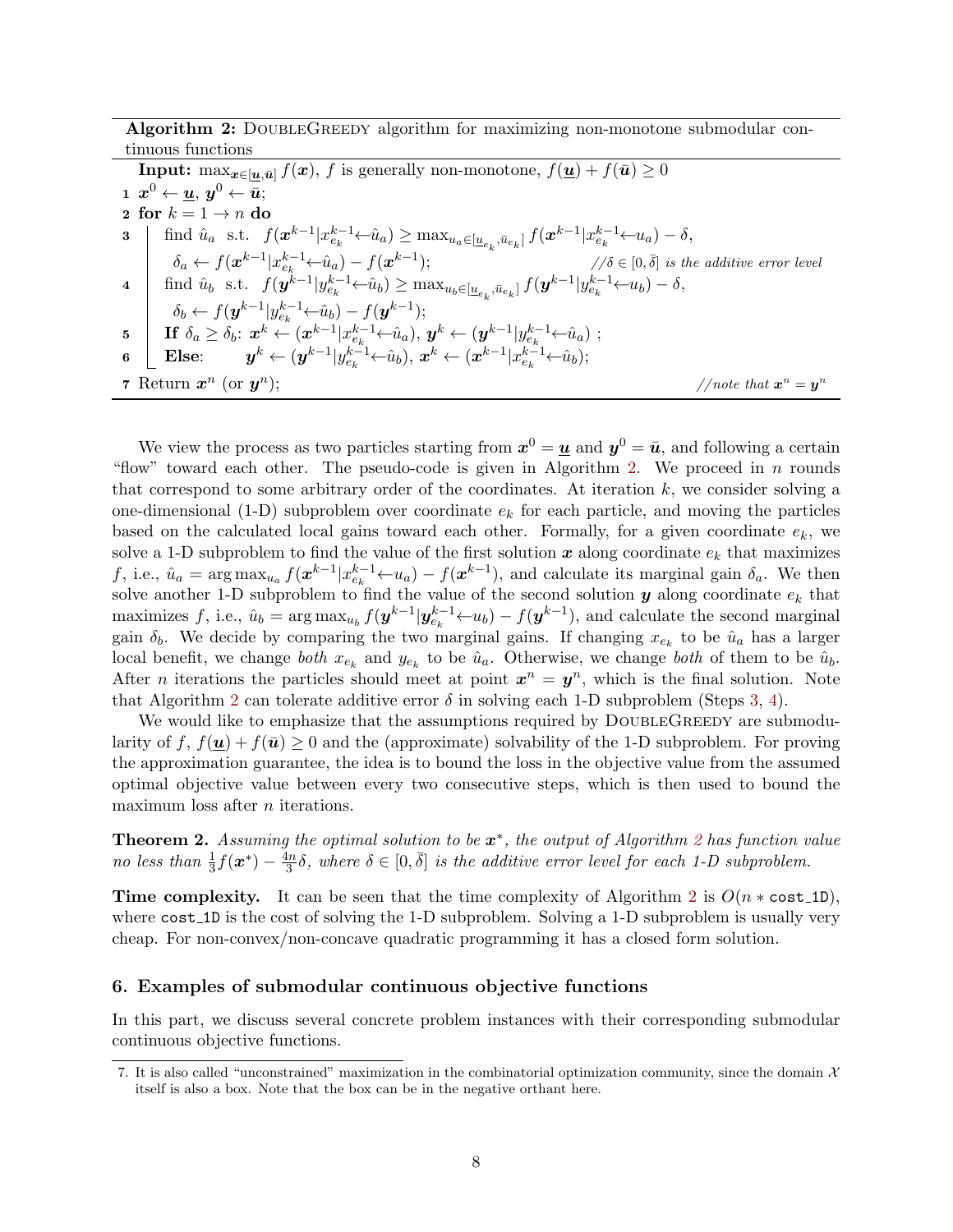Extensions of submodular set functions. The multilinear extension (Calinescu et al., [2007\)](#page-15-8) and softmax extension [\(Gillenwater et al.,](#page-15-14) [2012\)](#page-15-14) are special cases of DR-submodular functions, that are extensively used for submodular set function maximization. The Lovász extension (Lovász, [1983\)](#page-16-12) used for submodular set function minimization is both submodular and convex (see Appendix A in [Bach](#page-15-5) [\(2015\)](#page-15-5)).

Non-convex/non-concave quadratic programming (NQP). NQP problem of the form  $f(x) =$ 1  $\frac{1}{2}x^{\top}Hx+h^{\top}x+c$  under linear constraints naturally arises in many applications, including scheduling [\(Skutella,](#page-17-15) [2001\)](#page-17-15), inventory theory, and free boundary problems. A special class of NQP is the submodular NQP (the minimization of which was studied in [Kim and Kojima](#page-16-13) [\(2003\)](#page-16-13)), in which all off-diagonal entries of H are required to be non-positive. In this work, we mainly use submodular NQPs as synthetic functions for both monotone DR-submodular maximization and non-monotone submodular maximization.

Optimal budget allocation with continuous assignments. Optimal budget allocation is a special case of the influence maximization problem. It can be modeled as a bipartite graph  $(S, T; W)$ , where S and T are collections of advertising channels and customers, respectively. The edge weight,  $p_{st} \in W$ , represents the influence probability of channel s to customer t. The goal is to distribute the budget (e.g., time for a TV advertisement, or space of an inline ad) among the source nodes, and to maximize the expected influence on the potential customers [\(Soma et al.,](#page-17-4) [2014;](#page-17-4) [Hatano et al.,](#page-16-14) [2015\)](#page-16-14). The total influence of customer  $t$  from all channels can be modeled by a proper monotone DR-submodular function  $I_t(\boldsymbol{x})$ , e.g.,  $I_t(\boldsymbol{x}) = 1 - \prod_{(s,t) \in W} (1 - p_{st})^{x_s}$  where  $x \in \mathbb{R}^S_+$  is the budget assignment among the advertising channels. For a set of k advertisers, let  $\bm{x}^i \in \mathbb{R}_+^S$  to be the budget assignment for advertiser  $i$ , and  $\bm{x} := [\bm{x}^1, \cdots, \bm{x}^k]$  denote the assignments for all the advertisers. The overall objective is,

<span id="page-9-0"></span>
$$
g(\boldsymbol{x}) = \sum_{i=1}^{k} \alpha_i f(\boldsymbol{x}^i) \quad \text{with} \quad f(\boldsymbol{x}^i) := \sum_{t \in T} I_t(\boldsymbol{x}^i), \ 0 \le \boldsymbol{x}^i \le \bar{\boldsymbol{u}}^i, \forall i = 1, \cdots, k \tag{7}
$$

which is monotone DR-submodular. A concrete application is for search marketing advertiser bidding, in which vendors bid for the right to appear alongside the results of different search keywords. Here,  $x_s^i$  is the volume of advertising space allocated to the advertiser i to show his ad alongside query keyword s. The search engine company needs to distribute the budget (advertising space) to all vendors to maximize their influence on the customers, while respecting various constraints. For example, each vendor has a specified budget limit for advertising, and the ad space associated with each search keyword can not be too large. All such constraints can be formulated as a down-closed polytope  $P$ , hence the FRANK-WOLFE variant can be used to find an approximate solution for the problem  $\max_{\bm{x} \in \mathcal{P}} g(\bm{x})$ . Note that one can flexibly add regularizers in designing  $I_t(\bm{x}^i)$  as long as it remains monotone DR-submodular. For example, adding separable regularizers of the form  $\sum_s \phi(x_s^i)$  does not change the off-diagonal entries of the Hessian, and hence maintains submodularity. Alternatively, bounding the second-order derivative of  $\phi(x_s^i)$  ensures DR-submodularity.

Revenue maximization with continuous assignments. In viral marketing, sellers choose a small subset of buyers to give them some product for free, to trigger a cascade of further adoptions through "word-of-mouth" effects, in order to maximize the total revenue [\(Hartline et al.,](#page-16-15) [2008\)](#page-16-15). For some products (e.g., software), the seller usually gives away the product in the form of a trial, to be used for free for a limited time period. In this task, except for deciding whether to choose a user or not, the sellers also need to decide how much the free assignment should be, in which the assignments should be modeled as continuous variables. We call this problem revenue maximization with continuous assignments. Assume there are q products and n buyers/users, let  $x^i \in \mathbb{R}^n_+$  to be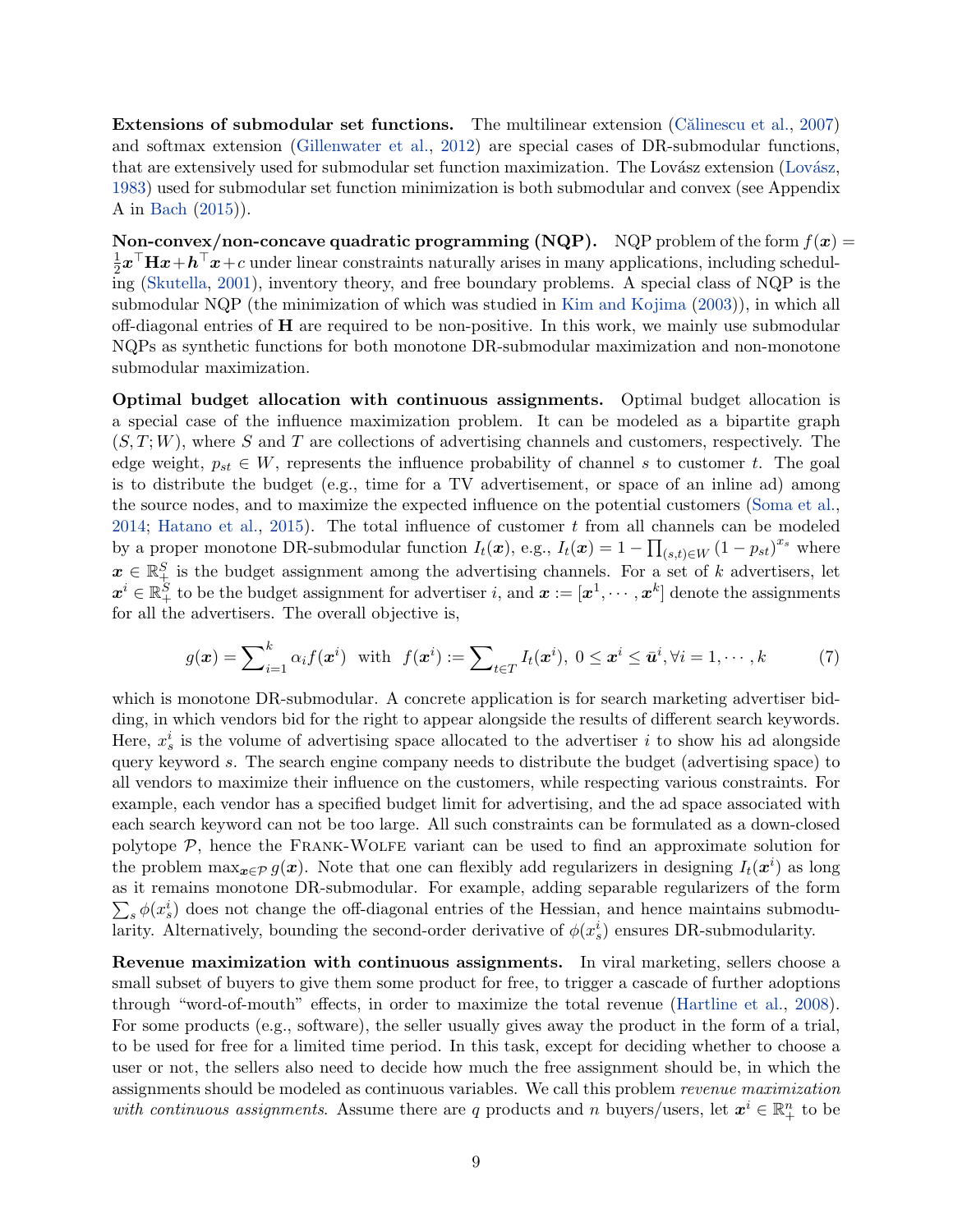the assignments of product i to the n users, let  $x := [x^1, \dots, x^q]$  denote the assignments for the q products. The revenue can be modelled as  $g(\boldsymbol{x}) = \sum_{i=1}^{q} f(\boldsymbol{x}^i)$  with

<span id="page-10-0"></span>
$$
f(\boldsymbol{x}^i) := \alpha \sum_{s: x_s^i = 0} R_s(\boldsymbol{x}^i) + \beta \sum_{t: x_t^i \neq 0} \phi(x_t^i) + \gamma \sum_{t: x_t^i \neq 0} \bar{R}_t(\boldsymbol{x}^i), \quad 0 \le \boldsymbol{x}^i \le \bar{\boldsymbol{u}}^i,
$$
 (8)

where  $x_t^i$  is the assignment of product i to user t for free, e.g., the amount of free trial time or the amount of the product itself.  $R_s(\mathbf{x}^i)$  models revenue gain from user s who did not receive the free assignment. It can be some non-negative, non-decreasing submodular function.  $\phi(x_t^i)$ models revenue gain from user  $t$  who received the free assignment, since the more one user tries the product, the more likely he/she will buy it after the trial period.  $\bar{R}_t(x^i)$  models the revenue loss from user  $t$  (in the free trial time period the seller cannot get profits), which can be some non-positive, non-increasing submodular function. With  $\beta = \gamma = 0$ , we recover the classical model of [Hartline et al.](#page-16-15) [\(2008\)](#page-16-15). For products with continuous assignments, usually the cost of the product does not increase with its amount, e.g., the product as a software, so we only have the box constraint on each assignment. The objective in Equation [8](#page-10-0) is generally *non-concave/non-convex*, and nonmonotone submodular (see Appendix [D](#page-25-0) for more details), thus can be approximately maximized by the proposed DOUBLEGREEDY algorithm.

<span id="page-10-1"></span>**Lemma 2.** If  $R_s(\boldsymbol{x}^i)$  is non-decreasing submodular and  $\bar{R}_t(\boldsymbol{x}^i)$  is non-increasing submodular, then  $f(\boldsymbol{x}^i)$  in Equation [8](#page-10-0) is submodular.

Sensor energy management. For cost-sensitive outbreak detection in sensor networks [\(Leskovec](#page-16-16) [et al.,](#page-16-16) [2007\)](#page-16-16), one needs to place sensors in a subset of locations selected from all the possible locations  $E$ , to quickly detect a set of contamination events  $V$ , while respecting the cost constraints of the sensors. For each location  $e \in E$  and each event  $v \in V$ , a value  $t(e, v)$  is provided as the time it takes for the placed sensor in e to detect event v. [Soma and Yoshida](#page-17-13) [\(2015a\)](#page-17-13) considered the sensors with discrete energy levels. It is also natural to model the energy levels of sensors to be a continuous variable  $x \in \mathbb{R}^E_+$ . For a sensor with energy level  $x_e$ , the success probability it detects the event is  $1-(1-p)^{x_e}$ , which models that by spending one unit of energy one has an extra chance of detecting the event with probability  $p$ . In this model, beyond deciding whether to place a sensor or not, one also needs to decide the optimal energy levels. Let  $t_{\infty} = \max_{e \in E, v \in V} t(e, v)$ , let  $e_v$  be the first sensor that detects event  $v(e_v)$  is a random variable). One can define the objective as the expected detection time that could be saved,

$$
f(\boldsymbol{x}) := \mathbb{E}_{v \in V} \mathbb{E}_{e_v} [t_{\infty} - t(e_v, v)],
$$
\n(9)

which is a monotone DR-submodular function. Maximizing  $f(x)$  w.r.t. the cost constraints pursues the goal of finding the optimal energy levels of the sensors, to maximize the expected detection time that could be saved.

**Multi-resolution summarization.** Suppose we have a collection of items, e.g., images  $E =$  ${e_1, \dots, e_n}$ . Our goal is to extract a representative summary, where representativeness is defined w.r.t. a submodular set function  $F: 2^E \to \mathbb{R}$ . However, instead of returning a single set, our goal is to obtain summaries at multiple levels of detail or resolution. One way to achieve this goal is to assign each item  $e_i$  a nonnegative score  $x_i$ . Given a user-tunable threshold  $\tau$ , the resulting summary  $S_{\tau} = \{e_i | x_i \geq \tau\}$  is the set of items with scores exceeding  $\tau$ . Thus, instead of solving the discrete problem of selecting a fixed set  $S$ , we pursue the goal to optimize over the scores, e.g., to use the following submodular continuous function,

$$
f(\boldsymbol{x}) = \sum_{i \in E} \sum_{j \in E} \phi(x_j) s_{i,j} - \sum_{i \in E} \sum_{j \in E} x_i x_j s_{i,j}, \qquad (10)
$$

where  $s_{i,j} \geq 0$  is the similarity between items  $i, j$ , and  $\phi(\cdot)$  is a non-decreasing concave function.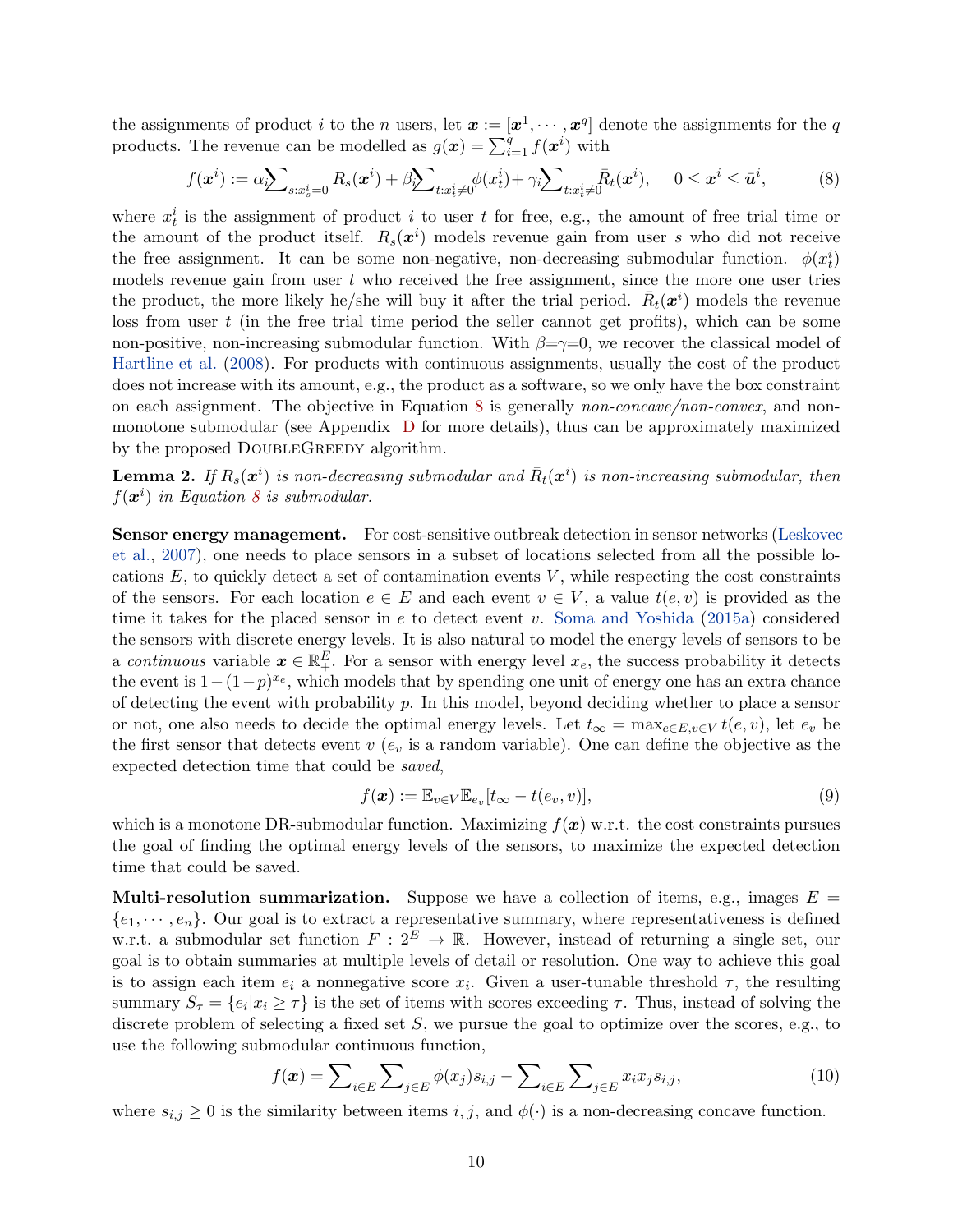Facility location. The classical discrete facility location problem can be naturally generalized to the continuous case where the scale of a facility is determined by a continuous value in interval [0,  $\bar{u}$ ]. For a set of facilities E, let  $x \in \mathbb{R}^E_+$  be the scale of all facilities. The goal is to decide how large each facility should be in order to optimally serve a set  $T$  of customers. For a facility  $s$  of scale  $x_s$ , let  $p_{st}(x_s)$  be the value of service it can provide to customer  $t \in T$ , where  $p_{st}(x_s)$  is a normalized monotone function  $(p_{st}(0) = 0)$ . Assuming each customer chooses the facility with highest value, the total service provided to all customers is  $f(x) = \sum_{t \in T} \max_{s \in E} p_{st}(x_s)$ . It can be shown that f is monotone submodular.

Other applications. Many discrete submodular problems can be naturally generalized to the continuous setting with submodular continuous objectives. The maximum coverage problem and the problem of text summarization with submodular objectives are among the examples [\(Lin and](#page-16-17) [Bilmes,](#page-16-17) [2010\)](#page-16-17). We defer further details to Appendix [E.](#page-26-0)

#### <span id="page-11-0"></span>7. Experimental results

We compare the performance of our proposed algorithms, the FRANK-WOLFE variant and DOU-BLEGREEDY, with the following baselines: a) RANDOM: uniformly sample  $k_s$  solutions from the constraint set using the hit-and-run sampler [\(Kroese et al.,](#page-16-18) [2013\)](#page-16-18), and select the best one. For the constraint set as a very high-dimensional polytope, this approach is computationally very expensive. To accelerate sampling from a high-dimensional polytope, we also use b) RANDOMCUBE: randomly sample  $k_s$  solutions from the hypercube, and decrease their elements until they are inside the polytope. In addition we consider c) ProjGrad: projected gradient ascent with an empirically tuned step size; and d) SINGLEGREEDY: for non-monotone submodular functions maximization over a box constraint, we greedily increase each coordinate, as long as it remains feasible. This approach is similar to the coordinate ascent method. In all of the experiments, we use random order of coordinates for DOUBLEGREEDY. We use constant step size for the FRANK-WOLFE variant since it gives the tightest approximation guarantee (see Corollary [1\)](#page-7-2). The performance of the methods are evaluated for the following tasks.

#### 7.1 Results for monotone maximization

Monotone DR-submodular NQP. We randomly generated monotone DR-submodular NQP functions of the form  $f(x) = \frac{1}{2}x^{\top}Hx + h^{\top}x$ , where  $H \in \mathbb{R}^{n \times n}$  is a random matrix with uniformly distributed non-positive entries in  $[-100, 0]$ ,  $n = 100$ . We further generated a set of  $m = 50$ linear constraints to construct the positive polytope  $\mathcal{P} = \{x \in \mathbb{R}^n | Ax \leq b, 0 \leq x \leq \bar{u}\}\,$ , where **A** has uniformly distributed entries in [0, 1],  $\mathbf{b} = \mathbf{1}, \bar{\mathbf{u}} = \mathbf{1}$ . To make the gradient non-negative, we set  $h = -H^{\top} \bar{u}$ . We empirically tuned step size  $\alpha_p$  for PROJGRAD and ran all algorithms for 50 iterations. Figure [2a](#page-12-0) shows the utility obtained by the FRANK-WOLFE variant v.s. the iteration index for 4 function instances with different values of b. Figure [2b](#page-12-1) shows the average utility obtained by different algorithms with increasing values of b. The result is the average of 20 repeated experiments. For PROJGRAD, we plotted the curves for three different values of  $\alpha_p$ . One can observe that the performance of PROJGRAD fluctuates with different step sizes. With the best-tuned step size, ProjGrad performs close to the Frank-Wolfe variant.

Optimal budget allocation. As our real-world experiments, we used the Yahoo! Search Mar-keting Advertiser Bidding Data<sup>[8](#page-11-1)</sup>, which consists of 1,000 search keywords, 10,475 customers and 52,567 edges. We considered the frequency of (keyword, customer) pairs to estimate the influence

<span id="page-11-1"></span><sup>8.</sup> <https://webscope.sandbox.yahoo.com/catalog.php?datatype=a>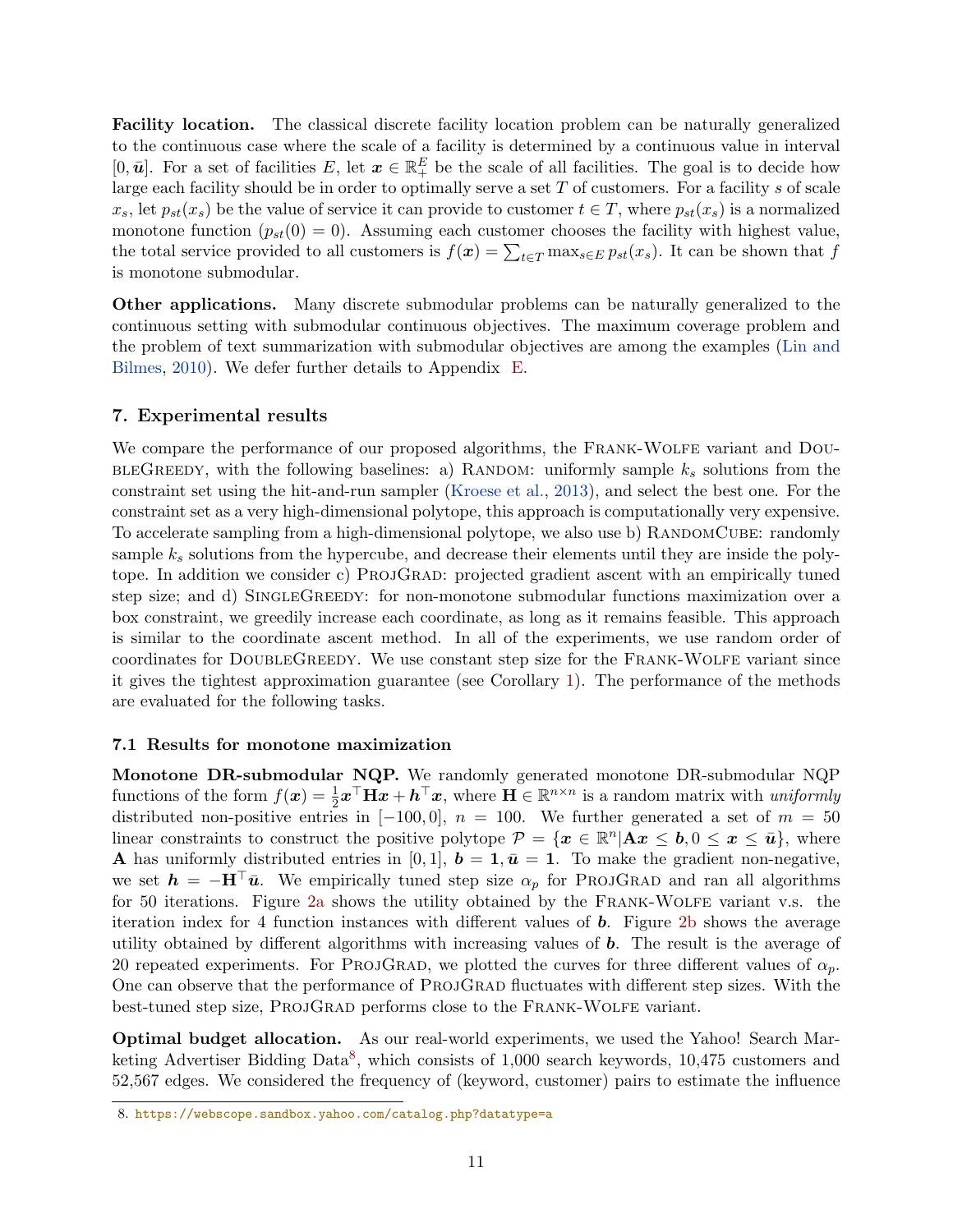<span id="page-12-1"></span><span id="page-12-0"></span>

<span id="page-12-3"></span><span id="page-12-2"></span>Figure 2: Monotone experiments (both FRANK-WOLFE and PROJGRAD were ran for 50 iterations): a) FRANK-WOLFE function value for 4 instances with different  $\mathbf{b}$ ; b) NQP function value returned w.r.t. different b; c) Influence returned w.r.t. different budgets on volume of ads; d) Influence returned w.r.t. different budgets of advertisers;

probabilities, and used the average of the bidding prices to put a limit on the budget of each advertiser. Since the RANDOM sampling was too slow, we compared with the RANDOMCUBE method. Figures [2c](#page-12-2) and [2d](#page-12-3) show the value of the utility function (influence) when varying the budget on volume of ads and on budget of advertisers, respectively. Again, we observe that the FRANK-WOLFE variant outperforms the other baselines, and the performance of PROJGRAD highly depends on the choice of the step size.

#### 7.2 Results for non-monotone maximization

Non-monotone submodular NQP. We randomly generated non-monotone submodular NQP functions of the form  $f(x) = \frac{1}{2}x^{\top}Hx + h^{\top}x + c$ , where  $H \in \mathbb{R}^{n \times n}$  is a sparse matrix with uniformly distributed non-positive off-diagonal entries in  $[-10, 0]$ ,  $n = 1000$ . We considered a matrix for which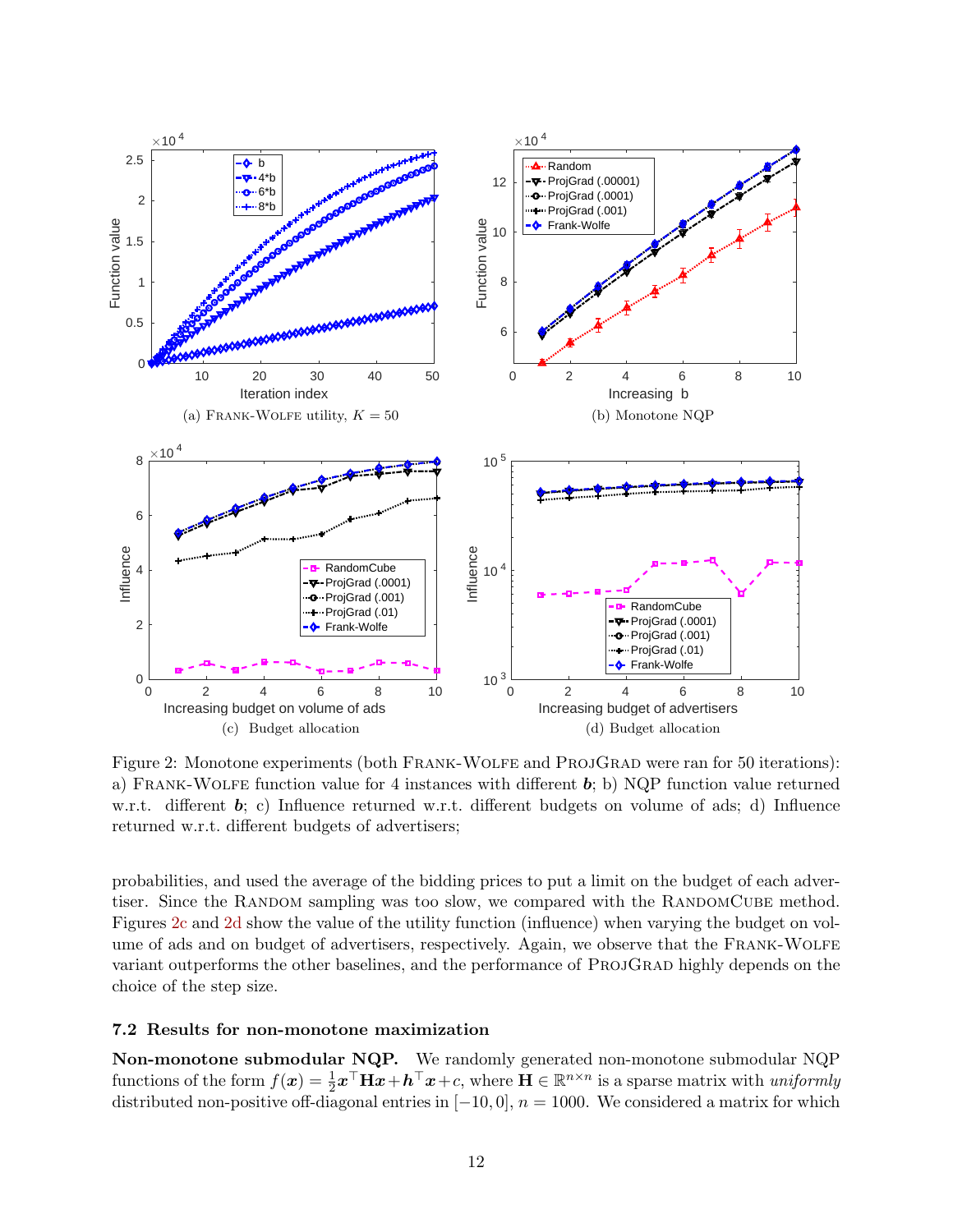<span id="page-13-1"></span><span id="page-13-0"></span>

<span id="page-13-3"></span><span id="page-13-2"></span>Figure 3: Non-monotone experiments. a) Function values of the two intermediate solutions of DOUBLEGREEDY in each iteration; b) Non-monotone NQP function value w.r.t. different upper bounds; c, d) Revenue returned with different upper bounds  $\bar{u}$  on the Youtube social network dataset.

around 50% of the eigenvalues are positive and the other 50% are negative. We set  $h = -0.2 * H^{\top} \bar{u}$ to make  $f(\mathbf{x})$  non-monotone. We then selected a value for c such that  $f(0) + f(\bar{u}) \geq 0$ . PROJGRAD was executed for  $n$  iterations, with empirically tuned step sizes. For the RANDOM method we set  $k_s = 1,000$ . Figure [3a](#page-13-0) shows the utility of the two intermediate solutions maintained by DOUBLEGREEDY. One can observe that they both increase in each iteration. Figure [3b](#page-13-1) shows the values of the utility function for varying upper bound  $\bar{u}$ . The result is the average over 20 repeated experiments. We can see that DOUBLEGREEDY has strong approximation performance, while PROJGRAD's results depend on the choice of the step size. With carefully hand-tuned step size, its performance is comparable to DOUBLEGREEDY.

Revenue maximization. Without loss of generality, we considered maximizing the revenue from selling one product (corresponding to  $q = 1$ , see Appendix [D](#page-25-0) for more details on this model). It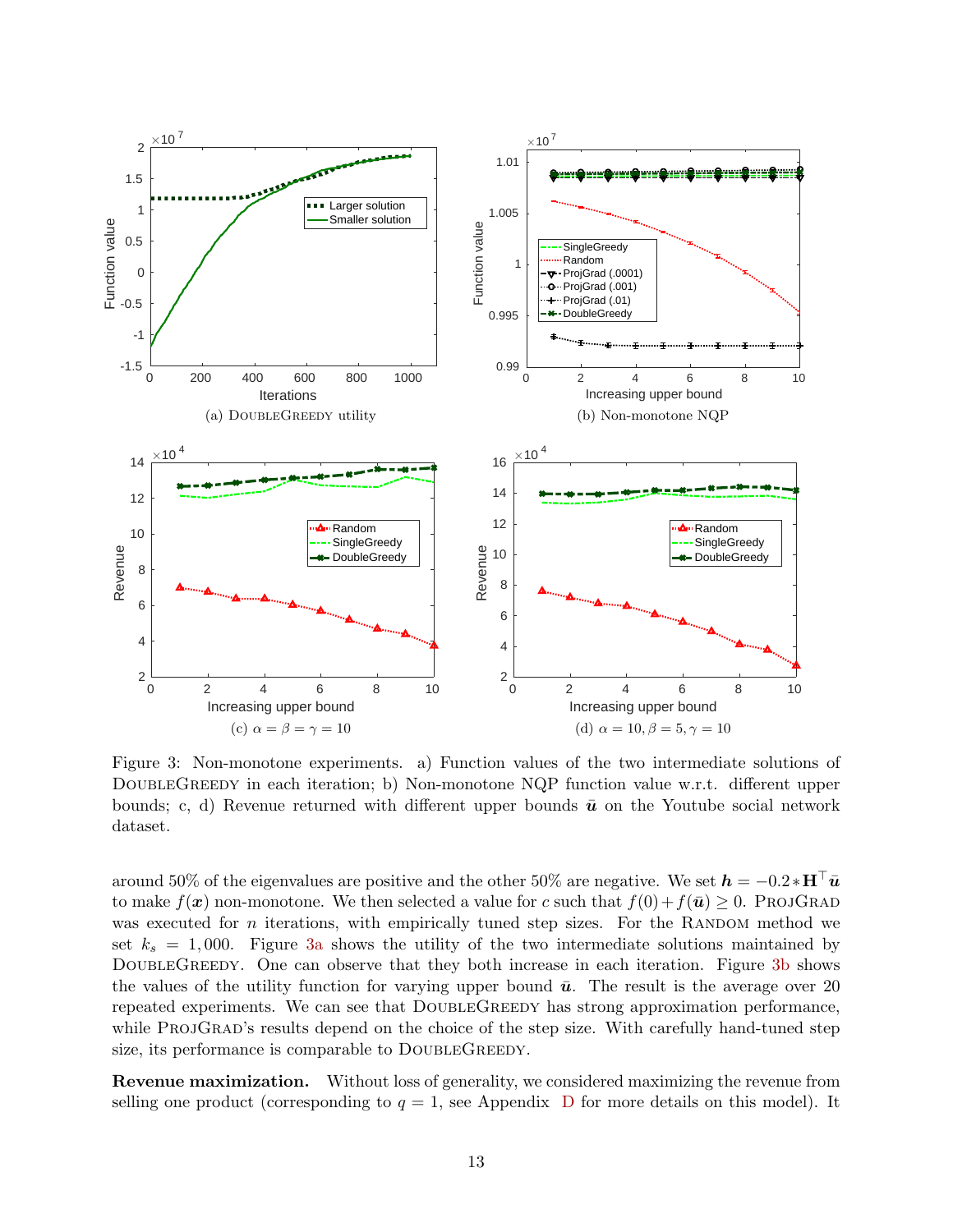can be observed that the objective in Equation [8](#page-10-0) is generally non-smooth and discontinuous at any point  $x$  which contains the element of 0. Since the subdifferential can be empty, we cannot use the subgradient-based method and could not compare with PROJGRAD. We performed our experiments on the top 500 largest communities of the YouTube social network<sup>[9](#page-14-0)</sup> consisting of 39,841 nodes and 224,235 edges. The edge weights were assigned according to a uniform distribution  $U(0, 1)$ . See Figure [3c,](#page-13-2) [3d](#page-13-3) for an illustration of revenue for varying upper bound  $(\bar{u})$  and different combinations of the parameters  $(\alpha, \beta, \gamma)$  in the model (Equation [8\)](#page-10-0). For different values of the upper bound, DOUBLEGREEDY outperforms the other baselines, while SINGLEGREEDY maintaining only one intermediate solution obtained a lower utility than DOUBLEGREEDY.

## 8. Conclusion

In this paper, we characterized submodular continuous functions, and proposed two approximation algorithms to efficiently maximize them. In particular, for maximizing monotone DR-submodular continuous functions subject to general down-closed convex constraints, we proposed a  $(1 - 1/e)$ approximation algorithm, and for maximizing non-monotone submodular continuous functions subject to a box constraint, we proposed a  $1/3$ -approximation algorithm. We demonstrate the effectiveness of our algorithms through a set of experiments on real-world applications, including budget allocation, revenue maximization, and non-convex/non-concave quadratic programming, and show that our proposed methods outperform the baselines in all the experiments. This work demonstrates that submodularity can ensure guaranteed optimization in the continuous setting for problems with (generally) non-convex/non-concave objectives.

## **ACKNOWLEDGMENTS**

The authors would like to thank Martin Jaggi for valuable discussions. This research was partially supported by ERC StG 307036 and the Max Planck ETH Center for Learning Systems.

<span id="page-14-0"></span><sup>9.</sup> <http://snap.stanford.edu/data/com-Youtube.html>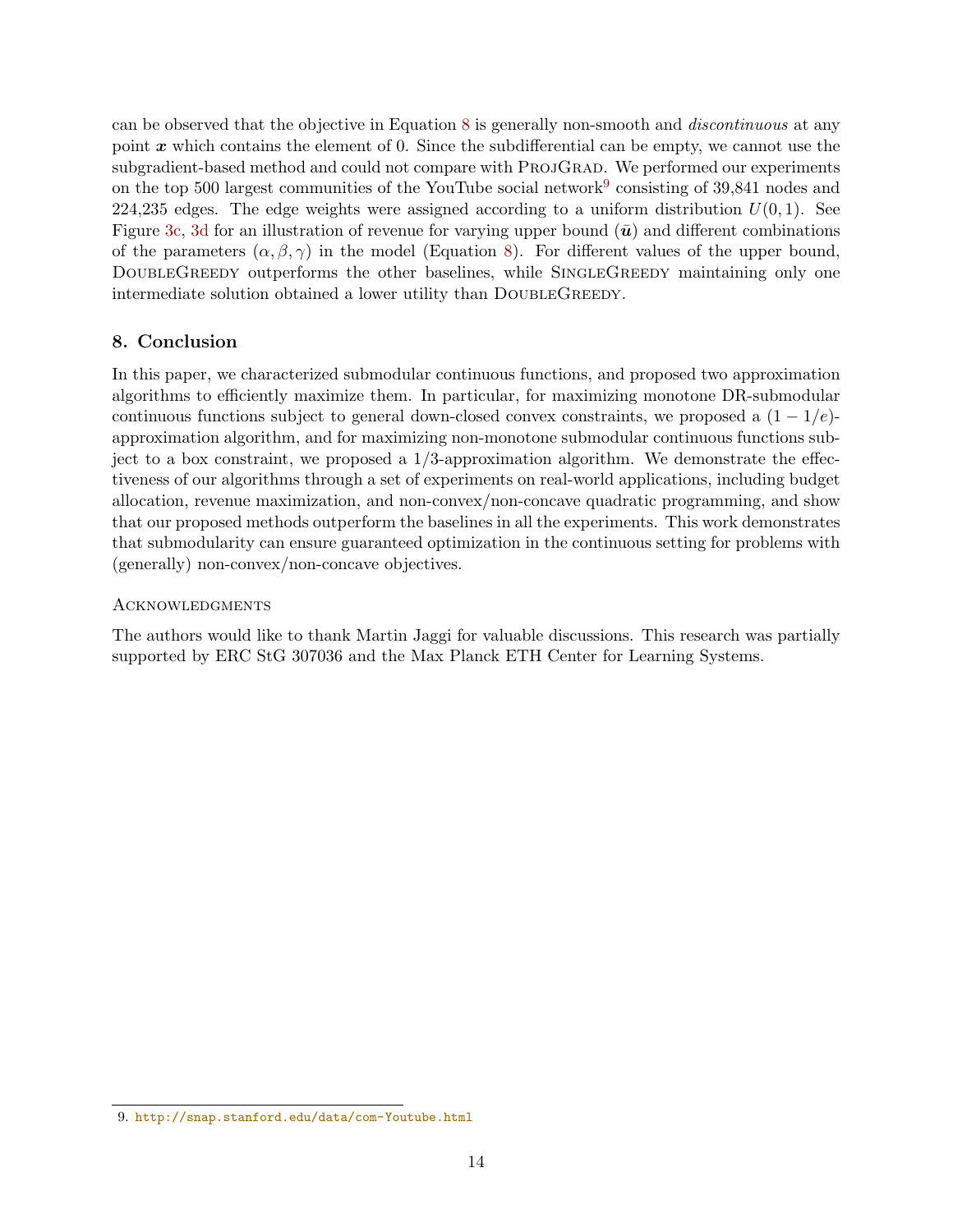#### References

- <span id="page-15-16"></span>Alexander A Ageev and Maxim I Sviridenko. Pipage rounding: A new method of constructing algorithms with proven performance guarantee. Journal of Combinatorial Optimization, 8(3):307–328, 2004.
- <span id="page-15-10"></span>Zeyuan Allen-Zhu and Elad Hazan. Variance reduction for faster non-convex optimization. arXiv preprint arXiv:1603.05643, 2016.
- <span id="page-15-13"></span>Zeyuan Allen-Zhu and Lorenzo Orecchia. Nearly-linear time positive lp solver with faster convergence rate. In Proceedings of the Forty-Seventh Annual ACM on Symposium on Theory of Computing, pages 229–236. ACM, 2015.
- <span id="page-15-0"></span>Animashree Anandkumar, Rong Ge, Daniel Hsu, Sham M Kakade, and Matus Telgarsky. Tensor decompositions for learning latent variable models. JMLR, 15(1):2773–2832, 2014.
- <span id="page-15-5"></span>Francis Bach. Submodular functions: from discrete to continous domains. arXiv:1511.00394, 2015.
- <span id="page-15-2"></span>Francis R Bach. Structured sparsity-inducing norms through submodular functions. In NIPS, pages 118–126, 2010.
- <span id="page-15-12"></span>Jeffrey Bilmes and Wenruo Bai. Deep submodular functions. arXiv preprint arXiv:1701.08939, 2017.
- <span id="page-15-7"></span>Niv Buchbinder, Moran Feldman, Joseph Seffi Naor, and Roy Schwartz. A tight linear time (1/2) approximation for unconstrained submodular maximization. In FOCS, pages 649–658. IEEE, 2012.
- <span id="page-15-8"></span>Gruia Călinescu, Chandra Chekuri, Martin Pál, and Jan Vondrák. Maximizing a submodular set function subject to a matroid constraint. In Integer programming and combinatorial optimization, pages 182–196. Springer, 2007.
- <span id="page-15-15"></span>Gruia Călinescu, Chandra Chekuri, Martin Pál, and Jan Vondrák. Maximizing a monotone submodular function subject to a matroid constraint. SIAM J. Comput., 40(6):1740–1766, 2011.
- <span id="page-15-1"></span>Abhimanyu Das and David Kempe. Submodular meets spectral: Greedy algorithms for subset selection, sparse approximation and dictionary selection. *arXiv preprint arXiv:1102.3975*, 2011.
- <span id="page-15-3"></span>Josip Djolonga and Andreas Krause. From map to marginals: Variational inference in bayesian submodular models. In NIPS, pages 244–252, 2014.
- <span id="page-15-19"></span>Shahar Dobzinski and Jan Vondrák. From query complexity to computational complexity. In *Proceedings of* the forty-fourth annual ACM symposium on Theory of computing, pages 1107–1116. ACM, 2012.
- <span id="page-15-11"></span>Reza Eghbali and Maryam Fazel. Designing smoothing functions for improved worst-case competitive ratio in online optimization. In NIPS, pages 3279–3287. 2016.
- <span id="page-15-9"></span>Alina Ene and Huy L Nguyen. A reduction for optimizing lattice submodular functions with diminishing returns. arXiv preprint arXiv:1606.08362, 2016.
- <span id="page-15-17"></span>Uriel Feige. A threshold of ln n for approximating set cover. Journal of the ACM (JACM), 45(4):634–652, 1998.
- <span id="page-15-18"></span>Uriel Feige, Vahab S Mirrokni, and Jan Vondrak. Maximizing non-monotone submodular functions. SIAM Journal on Computing, 40(4):1133–1153, 2011.
- <span id="page-15-6"></span>Marguerite Frank and Philip Wolfe. An algorithm for quadratic programming. Naval research logistics quarterly, 3(1-2):95–110, 1956.
- <span id="page-15-4"></span>Satoru Fujishige. Submodular functions and optimization, volume 58. Elsevier, 2005.
- <span id="page-15-14"></span>Jennifer Gillenwater, Alex Kulesza, and Ben Taskar. Near-optimal map inference for determinantal point processes. In Advances in Neural Information Processing Systems, pages 2735–2743, 2012.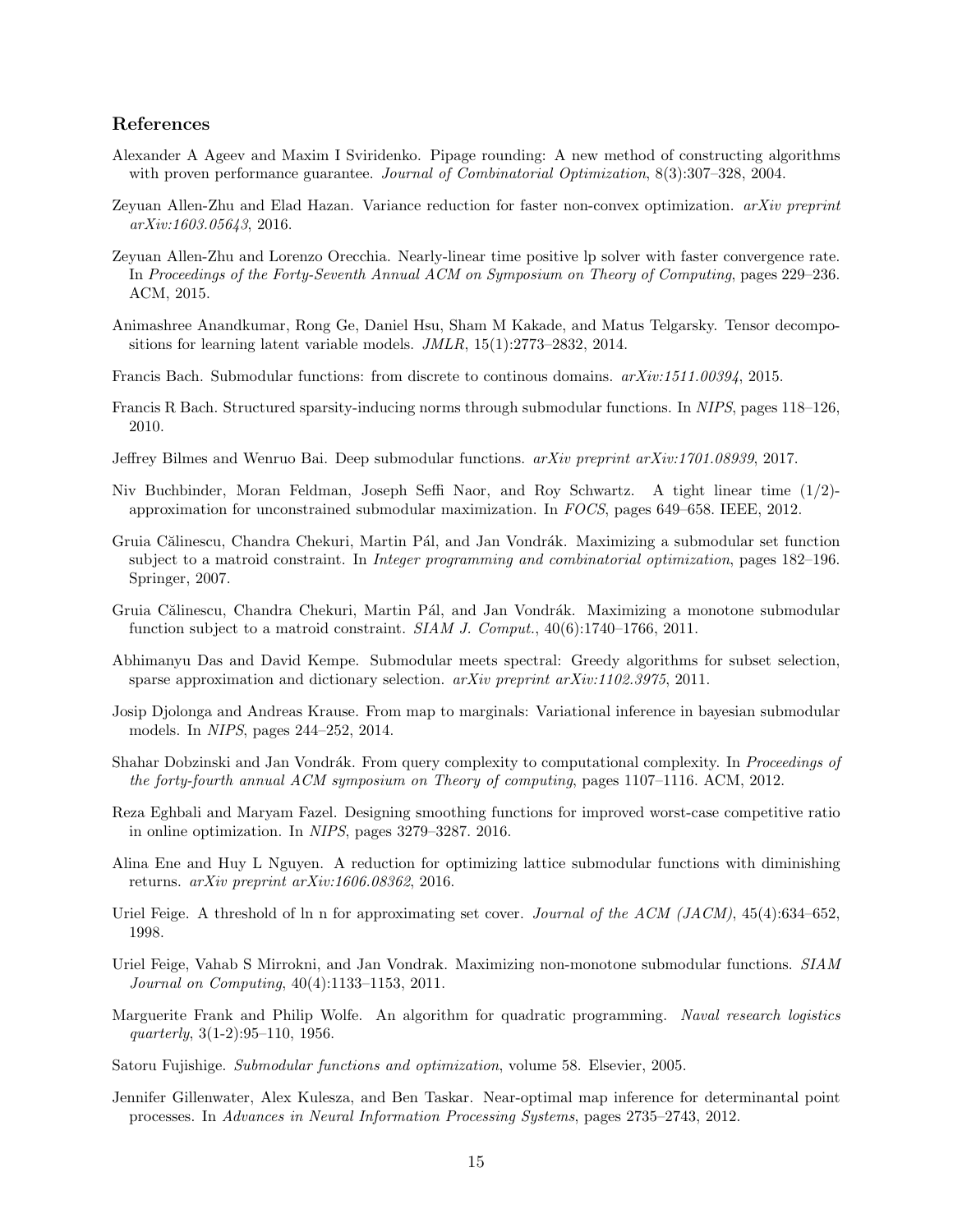- <span id="page-16-5"></span>Daniel Golovin and Andreas Krause. Adaptive submodularity: Theory and applications in active learning and stochastic optimization. Journal of Artificial Intelligence Research, pages 427–486, 2011.
- <span id="page-16-7"></span>Corinna Gottschalk and Britta Peis. Submodular function maximization on the bounded integer lattice. In Approximation and Online Algorithms, pages 133–144. Springer, 2015.
- <span id="page-16-15"></span>Jason Hartline, Vahab Mirrokni, and Mukund Sundararajan. Optimal marketing strategies over social networks. In Proceedings of the 17th international conference on World Wide Web, pages 189–198. ACM, 2008.
- <span id="page-16-14"></span>Daisuke Hatano, Takuro Fukunaga, Takanori Maehara, and Ken-ichi Kawarabayashi. Lagrangian decomposition algorithm for allocating marketing channels. In AAAI, pages 1144–1150, 2015.
- <span id="page-16-10"></span>Elad Hazan, Kfir Y Levy, and Shai Shalev-Swartz. On graduated optimization for stochastic non-convex problems. arXiv preprint arXiv:1503.03712, 2015.
- <span id="page-16-3"></span>Satoru Iwata, Lisa Fleischer, and Satoru Fujishige. A combinatorial strongly polynomial algorithm for minimizing submodular functions. Journal of the ACM, 48(4):761–777, 2001.
- <span id="page-16-11"></span>Martin Jaggi. Revisiting frank-wolfe: Projection-free sparse convex optimization. In ICML 2013, pages 427–435, 2013.
- <span id="page-16-8"></span>Majid Janzamin, Hanie Sedghi, and Anima Anandkumar. Beating the perils of non-convexity: Guaranteed training of neural networks using tensor methods. CoRR abs/1506.08473, 2015.
- <span id="page-16-13"></span>Sunyoung Kim and Masakazu Kojima. Exact solutions of some nonconvex quadratic optimization problems via sdp and socp relaxations. Computational Optimization and Applications, 26(2):143–154, 2003.
- <span id="page-16-6"></span>Vladimir Kolmogorov. Submodularity on a tree: Unifying  $l^{\sharp}$ -convex and bisubmodular functions. In *Math*ematical Foundations of Computer Science, pages 400–411. Springer, 2011.
- <span id="page-16-1"></span>Andreas Krause and Volkan Cevher. Submodular dictionary selection for sparse representation. In ICML, pages 567–574, 2010.
- <span id="page-16-4"></span>Andreas Krause and Daniel Golovin. Submodular function maximization. Tractability: Practical Approaches to Hard Problems, 3:19, 2012.
- <span id="page-16-0"></span>Andreas Krause and Carlos Guestrin. Near-optimal nonmyopic value of information in graphical models. In UAI, pages 324–331, 2005.
- <span id="page-16-18"></span>Dirk P Kroese, Thomas Taimre, and Zdravko I Botev. Handbook of Monte Carlo Methods, volume 706. John Wiley & Sons, 2013.
- <span id="page-16-16"></span>Jure Leskovec, Andreas Krause, Carlos Guestrin, Christos Faloutsos, Jeanne VanBriesen, and Natalie Glance. Cost-effective outbreak detection in networks. In ACM SIGKDD international conference on Knowledge discovery and data mining, pages 420–429, 2007.
- <span id="page-16-9"></span>Huan Li and Zhouchen Lin. Accelerated proximal gradient methods for nonconvex programming. In NIPS, pages 379–387, 2015.
- <span id="page-16-17"></span>Hui Lin and Jeff Bilmes. Multi-document summarization via budgeted maximization of submodular functions. In Annual Conference of the North American Chapter of the Association for Computational Linguistics, pages 912–920, 2010.
- <span id="page-16-2"></span>Hui Lin and Jeff Bilmes. A class of submodular functions for document summarization. In HLT, 2011.
- <span id="page-16-12"></span>László Lovász. Submodular functions and convexity. In Mathematical Programming The State of the Art, pages 235–257. Springer, 1983.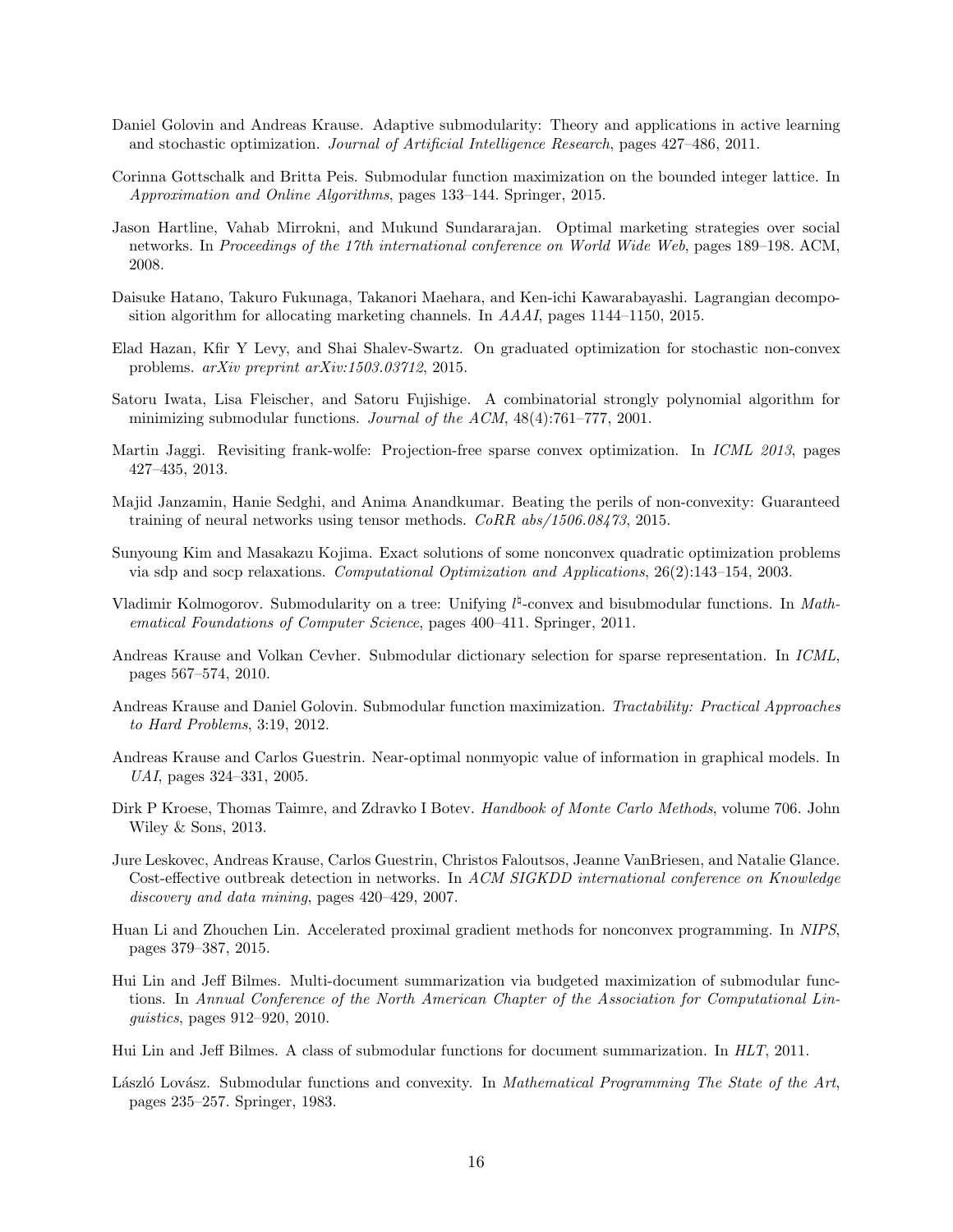- <span id="page-17-0"></span>Baharan Mirzasoleiman, Amin Karbasi, Rik Sarkar, and Andreas Krause. Distributed submodular maximization: Identifying representative elements in massive data. In NIPS, pages 2049–2057, 2013.
- <span id="page-17-1"></span>George L Nemhauser, Laurence A Wolsey, and Marshall L Fisher. An analysis of approximations for maximizing submodular set functions – i. Mathematical Programming,  $14(1):265-294$ , 1978.
- <span id="page-17-10"></span>Yurii Nesterov and Boris T Polyak. Cubic regularization of newton method and its global performance. Mathematical Programming, 108(1):177–205, 2006.
- <span id="page-17-11"></span>BT Polyak. Gradient methods for the minimisation of functionals. USSR Computational Mathematics and Mathematical Physics, 3(4):864–878, 1963.
- <span id="page-17-9"></span>Sashank J Reddi, Suvrit Sra, Barnabas Poczos, and Alex Smola. Fast stochastic methods for nonsmooth nonconvex optimization. arXiv preprint arXiv:1605.06900, 2016.
- <span id="page-17-5"></span>Ajit P Singh, Andrew Guillory, and Jeff Bilmes. On bisubmodular maximization. In International Conference on Artificial Intelligence and Statistics, pages 1055–1063, 2012.
- <span id="page-17-15"></span>Martin Skutella. Convex quadratic and semidefinite programming relaxations in scheduling. J. ACM, 2001.
- <span id="page-17-13"></span>Tasuku Soma and Yuichi Yoshida. A generalization of submodular cover via the diminishing return property on the integer lattice. In NIPS, pages 847–855, 2015a.
- <span id="page-17-14"></span>Tasuku Soma and Yuichi Yoshida. Maximizing submodular functions with the diminishing return property over the integer lattice. arXiv preprint arXiv:1503.01218, 2015b.
- <span id="page-17-4"></span>Tasuku Soma, Naonori Kakimura, Kazuhiro Inaba, and Ken-ichi Kawarabayashi. Optimal budget allocation: Theoretical guarantee and efficient algorithm. In ICML, pages 351–359, 2014.
- <span id="page-17-8"></span>Suvrit Sra. Scalable nonconvex inexact proximal splitting. In NIPS, pages 530–538, 2012.
- <span id="page-17-3"></span>Maxim Sviridenko. A note on maximizing a submodular set function subject to a knapsack constraint. Operations Research Letters, 32(1):41–43, 2004.
- <span id="page-17-12"></span>Donald M Topkis. Minimizing a submodular function on a lattice. Operations research, 26(2):305–321, 1978.
- <span id="page-17-2"></span>Jan Vondrák. Optimal approximation for the submodular welfare problem in the value oracle model. In Proceedings of the 40th Annual ACM Symposium on Theory of Computing, pages 67–74, 2008.
- <span id="page-17-6"></span>Justin Ward and Stanislav Zivny. Maximizing bisubmodular and k-submodular functions. In SODA 2014, pages 1468–1481, 2014.
- <span id="page-17-7"></span>Laurence A. Wolsey. Maximising real-valued submodular functions: Primal and dual heuristics for location problems. Math. Oper. Res., 7(3):410–425, 1982.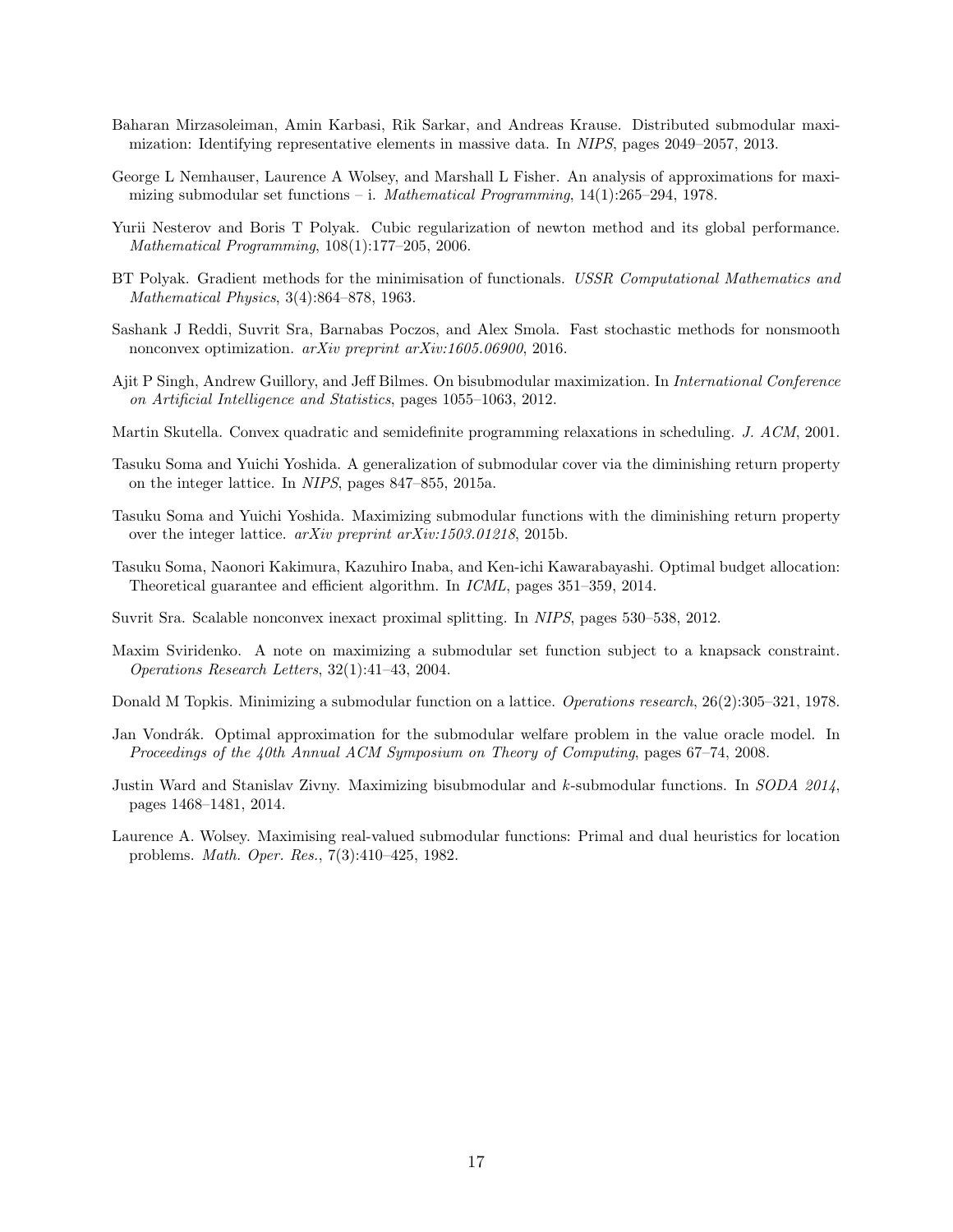## Appendix

#### <span id="page-18-0"></span>A. Proofs of properties of submodular continuous functions

Since  $\mathcal{X}_i$  is a compact subset of R, we denote its lower bound and upper bound to be  $\underline{u}_i$  and  $\overline{u}_i$ , respectively in this section.

#### A.1 Alternative formulation of the weak DR property

First of all, we will prove that weak DR has the following alternative formulation, which will be used to prove Proposition [1.](#page-5-1)

**Lemma 3** (Alternative formulation of weak DR). The weak DR property (Equation [3,](#page-4-4) denoted as Formulation I) has the following equilvalent formulation (Equation [11,](#page-18-1) denoted as Formulation II):  $\forall a \leq b \in \mathcal{X}$ ,  $\forall i \in \{i' | a_{i'} = b_{i'} = \underline{u}_{i'}\}, \forall k' \geq l' \geq 0$  s.t.  $(k'\chi_i + a)$ ,  $(l'\chi_i + a)$ ,  $(k'\chi_i + b)$  and  $(l'\chi_i + b)$  are still in X, the following inequality is satisfied,

<span id="page-18-1"></span>
$$
f(k'\chi_i + \mathbf{a}) - f(l'\chi_i + \mathbf{a}) \ge f(k'\chi_i + \mathbf{b}) - f(l'\chi_i + \mathbf{b}) \quad \text{(Formulation II)} \tag{11}
$$

*Proof.* Let  $D_1 = \{i | a_i = b_i = \underline{u}_i\}, D_2 = \{i | \underline{u}_i < a_i = b_i < \bar{u}_i\}, \text{ and } D_3 = \{i | a_i = b_i = \bar{u}_i\}.$ 1) Formulation II  $\Rightarrow$  Formulation I

When  $i \in D_1$ , set  $l' = 0$  in Formulation II one can get  $f(k'\chi_i + \boldsymbol{a}) - f(\boldsymbol{a}) \ge f(k'\chi_i + \boldsymbol{b}) - f(\boldsymbol{b})$ . When  $i \in D_2$ ,  $\forall k \ge 0$ , let  $l' = a_i - \underline{u}_i = b_i - \underline{u}_i > 0$ ,  $k' = k + l' = k + (a_i - \underline{u}_i)$ , and let  $\bar{a} = (a|a_i \leftarrow \underline{u}_i), \bar{b} = (b|b_i \leftarrow \underline{u}_i)$ . It is easy to see that  $\bar{a} \leq \bar{b}$ , and  $\bar{a}_i = \bar{b}_i = \underline{u}_i$ . Then from Formulation II,

$$
f(k'\chi_i + \bar{\mathbf{a}}) - f(l'\chi_i + \bar{\mathbf{a}}) = f(k\chi_i + \mathbf{a}) - f(\mathbf{a})
$$
  
\geq  $f(k'\chi_i + \bar{\mathbf{b}}) - f(l'\chi_i + \bar{\mathbf{b}}) = f(k\chi_i + \mathbf{b}) - f(\mathbf{b}).$ 

When  $i \in D_3$  $i \in D_3$ , Equation 3 holds trivially.

The above three situations proves the Formulation I.

2) Formulation II  $\Leftarrow$  Formulation I

 $\forall \boldsymbol{a} \leq \boldsymbol{b}, \forall i \in D_1$ , one has  $a_i = b_i = \underline{u}_i$ .  $\forall k' \geq l' \geq 0$ , let  $\hat{\boldsymbol{a}} = l' \boldsymbol{\chi}_i + \boldsymbol{a}, \hat{\boldsymbol{b}} = l' \boldsymbol{\chi}_i + \boldsymbol{b}$ , let  $k = k'-l' \geq 0,$  it can be verified that  $\hat{\boldsymbol{a}} \leq \hat{\boldsymbol{b}}$  and  $\hat{a}_i = \hat{b}_i$ , from Formulation I,

$$
f(k\chi_i + \hat{\mathbf{a}}) - f(\hat{\mathbf{a}}) = f(k'\chi_i + \mathbf{a}) - f(l'\chi_i + \mathbf{a})
$$
  
\n
$$
\geq f(k\chi_i + \hat{\mathbf{b}}) - f(\hat{\mathbf{b}}) = f(k'\chi_i + \mathbf{b}) - f(l'\chi_i + \mathbf{b})
$$

which proves Formulation II.

#### A.2 Proof of Proposition [1](#page-5-1)

*Proof.* 1) submodularity  $\Rightarrow$  weak DR:

Let us prove the Formulation II (Equation [11\)](#page-18-1) of weak DR, which is,  $\forall a \leq b \in \mathcal{X}, \forall i \in \{i' | a_{i'} = b_{i'} = \underline{u}_{i'}\}, \forall k' \geq l' \geq 0$ , the following inequality holds,

<span id="page-18-2"></span>
$$
f(k'\chi_i+a)-f(l'\chi_i+a)\geq f(k'\chi_i+b)-f(l'\chi_i+b).
$$

And f is a submodular function iff  $\forall x, y \in \mathcal{X}$ ,  $f(x) + f(y) \geq f(x \vee y) + f(x \wedge y)$ , so  $f(y)$  –  $f(\mathbf{x} \wedge \mathbf{y}) \geq f(\mathbf{x} \vee \mathbf{y}) - f(\mathbf{x}).$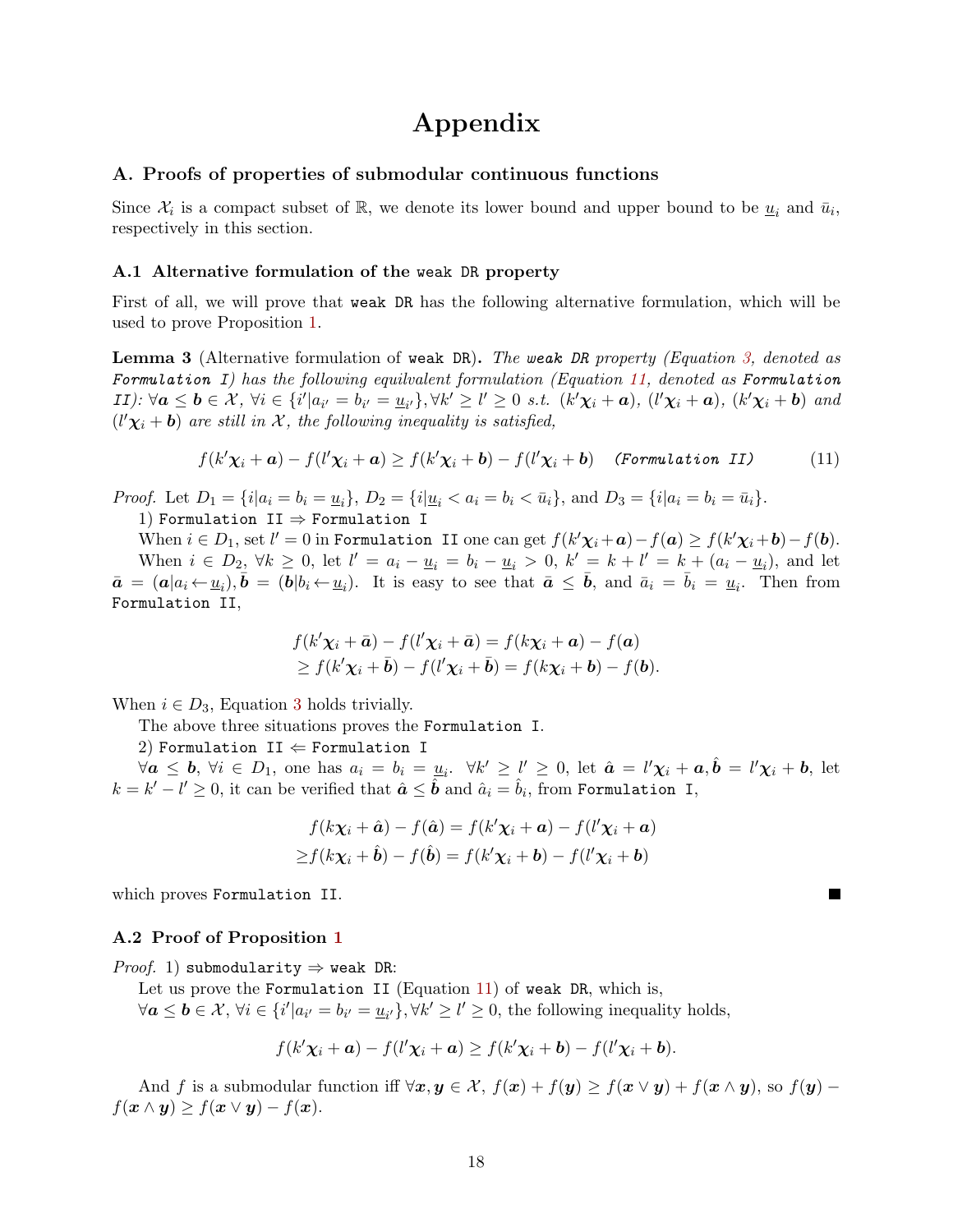Now  $\forall a \leq b \in \mathcal{X}$ , one can set  $x = l'\chi_i + b$  and  $y = k'\chi_i + a$ . It can be easily verified that  $\mathbf{x} \wedge \mathbf{y} = l' \chi_i + \mathbf{a}$  and  $\mathbf{x} \vee \mathbf{y} = k' \chi_i + \mathbf{b}$ . Substituting all the above equalities into  $f(\mathbf{y}) - f(\mathbf{x} \wedge \mathbf{y}) \ge$  $f(\mathbf{x} \vee \mathbf{y}) - f(\mathbf{x})$  one can get  $f(k'\chi_i + \mathbf{a}) - f(l'\chi_i + \mathbf{a}) \ge f(k'\chi_i + \mathbf{b}) - f(l'\chi_i + \mathbf{b}).$ 

2) submodularity  $\Leftarrow$  weak DR:

Let us use Formulation I (Equation [3\)](#page-4-4) of weak DR to prove the submodularity property.

 $\forall x, y \in \mathcal{X}, \text{let } D := \{e_1, \cdots, e_d\} \text{ to be the set of elements for which } y_e > x_e, \text{ let } k_{e_i} := y_{e_i} - x_{e_i}.$ Now set  $a^0 := x \wedge y$ ,  $b^0 := x$  and  $a^i = (a^{i-1}|a^{i-1}_{e_i} \leftarrow y_{e_i}) = k_{e_i} \chi_i + a^{i-1}$ ,  $b^i = (b^{i-1}|b^{i-1}_{e_i} \leftarrow y_{e_i}) =$  $k_{e_i}\chi_i + \boldsymbol{b}^{i-1}$ , for  $i = 1, \dots, d$ . One can verify that  $\boldsymbol{a}^i \leq \boldsymbol{b}^i, a^i_{e_{i'}} = b^i_{e_{i'}}$  for all  $i' \in D, i = 0, \dots, d$ , and that  $\boldsymbol{a}^d = \boldsymbol{y}, \boldsymbol{b}^d = \boldsymbol{x} \vee \boldsymbol{y}.$ 

Applying Equation [3](#page-4-4) of the weak DR property for  $i = 1, \dots, d$  one can get

$$
f(k_{e_1}\chi_{e_1} + \mathbf{a}^0) - f(\mathbf{a}^0) \ge f(k_{e_1}\chi_{e_1} + \mathbf{b}^0) - f(\mathbf{b}^0)
$$
  

$$
f(k_{e_2}\chi_{e_2} + \mathbf{a}^1) - f(\mathbf{a}^1) \ge f(k_{e_2}\chi_{e_2} + \mathbf{b}^1) - f(\mathbf{b}^1)
$$
  
...  

$$
f(k_{e_d}\chi_{e_d} + \mathbf{a}^{d-1}) - f(\mathbf{a}^{d-1}) \ge f(k_{e_d}\chi_{e_d} + \mathbf{b}^{d-1}) - f(\mathbf{b}^{d-1}).
$$

Taking a sum over all the above d inequalities, one can get

$$
f(k_{e_d}\chi_{e_d} + \mathbf{a}^{d-1}) - f(\mathbf{a}^0) \ge f(k_{e_d}\chi_{e_d} + \mathbf{b}^{d-1}) - f(\mathbf{b}^0) \Leftrightarrow f(\mathbf{y}) - f(\mathbf{x} \wedge \mathbf{y}) \ge f(\mathbf{x} \vee \mathbf{y}) - f(\mathbf{x}) \Leftrightarrow f(\mathbf{x}) + f(\mathbf{y}) \ge f(\mathbf{x} \vee \mathbf{y}) + f(\mathbf{x} \wedge \mathbf{y}),
$$

which proves the submodularity.

#### A.3 Proof of Proposition [2](#page-5-2)

*Proof.* 1) submodular + coordinate-wise concave  $\Rightarrow$  DR:

From coordinate-wise concavity we have  $f(a + k\chi_i) - f(a) \geq f(a + (b_i - a_i + k)\chi_i) - f(a + k\chi_i)$  $(b_i - a_i)\chi_i$ ). Therefore, to prove DR it suffices to show that

$$
f(\boldsymbol{a} + (b_i - a_i + k)\boldsymbol{\chi}_i) - f(\boldsymbol{a} + (b_i - a_i)\boldsymbol{\chi}_i) \ge f(\boldsymbol{b} + k\boldsymbol{\chi}_i) - f(\boldsymbol{b}). \tag{12}
$$

Let  $\mathbf{x} := \mathbf{b}, \mathbf{y} := (\mathbf{a} + (b_i - a_i + k)\chi_i)$ , so  $\mathbf{x} \wedge \mathbf{y} = (\mathbf{a} + (b_i - a_i)\chi_i)$ ,  $\mathbf{x} \vee \mathbf{y} = (\mathbf{b} + k\chi_i)$ . From submodularity, one can see that inequality [12](#page-18-2) holds.

2) submodular + coordinate-wise concave  $\Leftarrow$  DR:

From DR property, the weak DR (Equation [3\)](#page-4-4) property is implied, which equivalently proves the submodularity property.

To prove *coordinate-wise concavity*, one just need to set  $b := a + l\chi_i$ , then it reads  $f(a + k\chi_i)$  –  $f(\boldsymbol{a}) \geq f(\boldsymbol{a} + (k+l)\boldsymbol{\chi}_i) - f(\boldsymbol{a} + l\boldsymbol{\chi}_i).$ Г

#### B. Proofs for the monotone DR-submodular continuous functions maximization

#### B.1 Proof of Proposition [3](#page-6-4)

Proof. On a high level, the proof idea follows from the reduction from the problem of maximizing a monotone submodular set function subject to cardinality constraints.

Let us denote  $\Pi_1$  as the problem of maximizing a monotone submodular set function subject to cardinality constraints, and  $\Pi_2$  as the problem of maximizing a monotone DR-submodular contin-uous function under general down-closed polytope constraints. Following Călinescu et al. [\(2011\)](#page-15-15),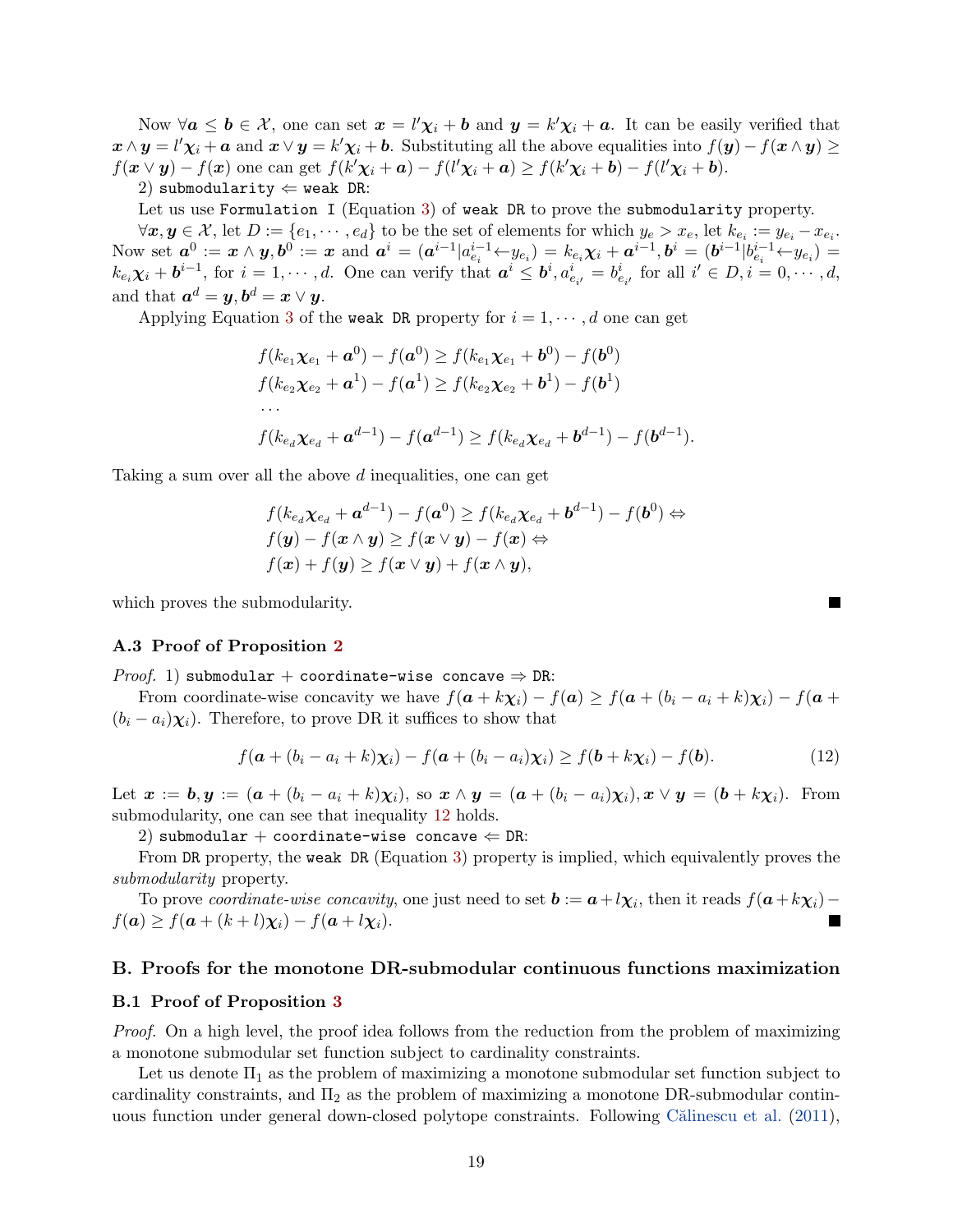there exist an algorithm  $\mathscr A$  for  $\Pi_1$  that consists of a polynomial time computation in addition to polynomial number of subroutine calls to an algorithm for  $\Pi_2$ . For details on  $\mathscr A$  see the following.

First of all, the multilinear extension (Calinescu et al., [2007\)](#page-15-8) of a monotone submodular set function is a monotone submodular continuous function, and it is coordinate-wise linear, thus falls into a special case of monotone DR-submodular continuous functions.

So the algorithm  $\mathscr A$  can be: 1) Maximize the multilinear extension of the submodular set function over the matroid polytope associated with the cardinality constraint, which can be achieved by solving an instance of  $\Pi_2$ . We call the solution obtained the fractional solution; 2) Round the fractional solution to a feasible integeral solution using polynomial time rounding technique in [Ageev and Sviridenko](#page-15-16)  $(2004)$ ; Călinescu et al.  $(2007)$  (called the pipage rounding). Thus we prove the reduction from  $\Pi_1$  to  $\Pi_2$ .

Our reduction algorithm  $\mathscr A$  implies the NP-hardness and inapproximability of problem  $\Pi_2$ .

For the NP-hardness, because  $\Pi_1$  is well known to be NP-hard (Călinescu et al., [2007;](#page-15-8) [Feige,](#page-15-17) [1998\)](#page-15-17), so  $\Pi_2$  is NP-hard as well.

For the inapproximability: Assume there exists a polynomial algorithm  $\mathscr{B}$  that can solve  $\Pi_2$ better than  $1-1/e$ , then we can use  $\mathscr B$  as the subroutine algorithm in the reduction, which implies that one can solve  $\Pi_1$  better than  $1-1/e$ . Now we slightly adapt the proof of inapproximability on max-k-cover in [Feige](#page-15-17) [\(1998\)](#page-15-17), since max-k-cover is a special case of  $\Pi_1$ . According to Theorem 5.3 in [Feige](#page-15-17) [\(1998\)](#page-15-17) and our reduction  $\mathscr A$ , we have a reduction from approximating 3SAT-5 to problem Π2. Using the rest proof of Theorem 5.3 in [Feige](#page-15-17) [\(1998\)](#page-15-17), we reach the result that one cannot solve  $\Pi_2$  better than  $1 - 1/e$ , unless RP = NP. Г

#### B.2 Proof of Proposition [4](#page-6-3)

*Proof.* Consider a function  $g(\xi) := f(x + \xi v^*), \xi \ge 0, v^* \ge 0$ .  $\frac{dg(\xi)}{d\xi} = \langle v^*, \nabla f(x + \xi v^*) \rangle$ .  $g(\xi)$  is concave  $\Leftrightarrow$ 

$$
\frac{d^2g(\xi)}{d\xi^2} = (\boldsymbol{v}^*)^{\top}\nabla^2 f(\boldsymbol{x} + \xi \boldsymbol{v}^*)\boldsymbol{v}^* = \sum_{i \neq j} v_i^* v_j^* \nabla_{ij}^2 f + \sum_i (v_i^*)^2 \nabla_{ii}^2 f \le 0
$$

The non-positiveness of  $\nabla^2_{ij} f$  is ensured by submodularity of  $f(\cdot)$ , and the non-positiveness of  $\nabla^2_{ii} f$ results from the coordinate-wise concavity of  $f(\cdot)$ .

The proof of concavity along any non-positive direction is similar, which is omitted here.

П

#### B.3 Proof of Lemma [1](#page-7-3)

*Proof.* It is easy to see that  $x^K$  is a convex linear combination of points in P, so  $x^K \in \mathcal{P}$ .

Consider the point  $v^* := (x^* \vee x) - x = (x^* - x) \vee 0 \ge 0$ . Because  $v^* \le x^*$  and P is down-closed, we get  $v^* \in \mathcal{P}$ . By monotonicity,  $f(x + v^*) = f(x^* \vee x) \ge f(x^*)$ .

Consider the function  $g(\xi) := f(x + \xi v^*), \xi \ge 0$ .  $\frac{dg(\xi)}{d\xi} = \langle v^*, \nabla f(x + \xi v^*) \rangle$ . From Proposition [4,](#page-6-3)  $q(\xi)$  is concave, hence

$$
g(1) - g(0) = f(\boldsymbol{x} + \boldsymbol{v}^*) - f(\boldsymbol{x}) \le \frac{dg(\xi)}{d\xi}\Big|_{\xi=0} \times 1 = \langle \boldsymbol{v}^*, \nabla f(\boldsymbol{x}) \rangle.
$$

Then one can get

$$
\langle \boldsymbol{v}, \nabla f(\boldsymbol{x}) \rangle \stackrel{(a)}{\geq} \alpha \langle \boldsymbol{v}^*, \nabla f(\boldsymbol{x}) \rangle - \frac{1}{2} \delta L \geq
$$
  
 
$$
\alpha (f(\boldsymbol{x} + \boldsymbol{v}^*) - f(\boldsymbol{x})) - \frac{1}{2} \delta L \geq \alpha (f(\boldsymbol{x}^*) - f(\boldsymbol{x})) - \frac{1}{2} \delta L
$$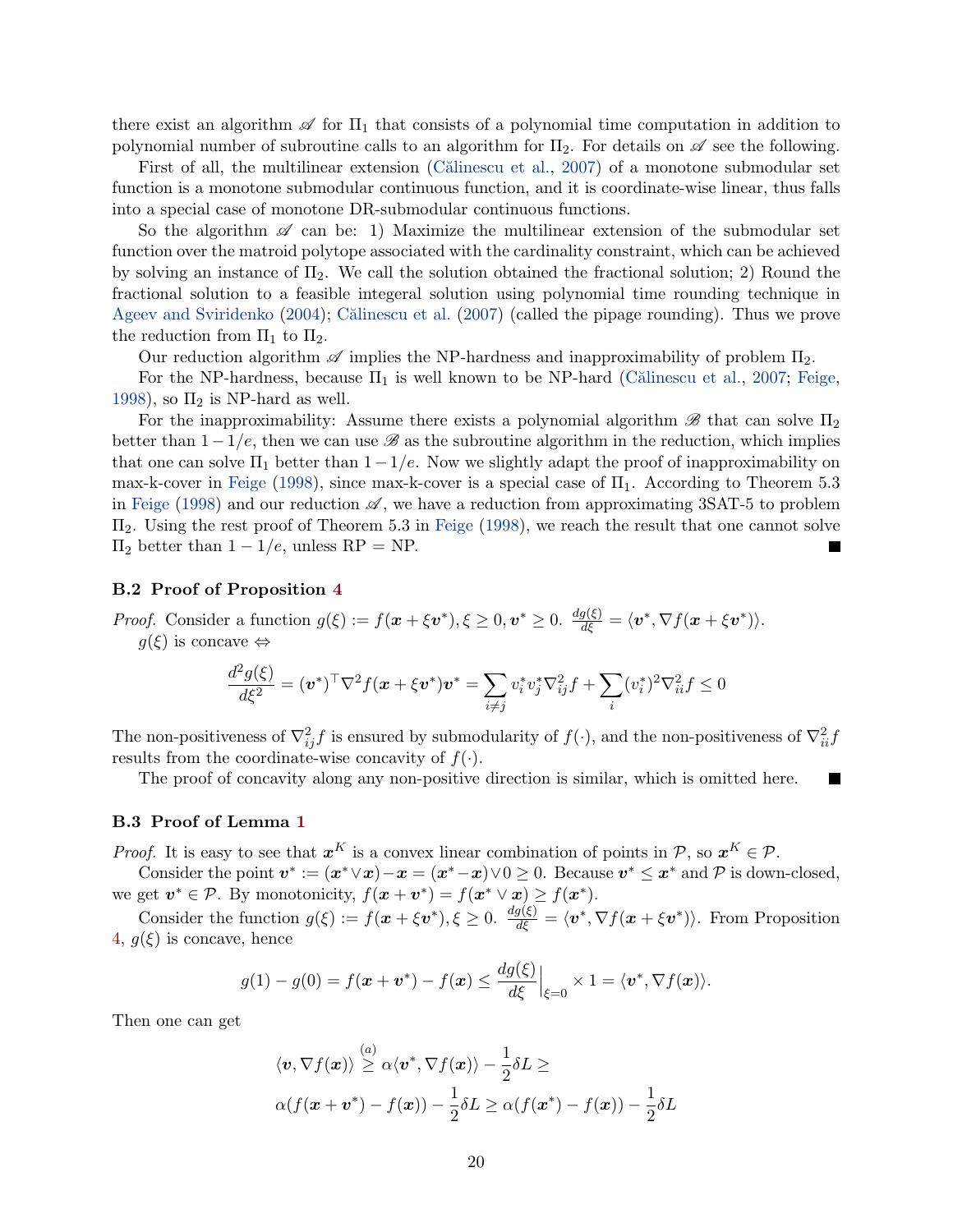where  $(a)$  is from the selection rule in Step 3 of Algorithm [1.](#page-6-0)

#### B.4 Proof of Theorem [1](#page-7-1)

*Proof.* From the Lipschitz continuous derivative assumption of  $g(\cdot)$  (Equation [4\)](#page-7-4):

$$
f(\mathbf{x}^{k+1}) - f(\mathbf{x}^k) = f(\mathbf{x}^k + \gamma_k \mathbf{v}^k) - f(\mathbf{x}^k)
$$
  
=  $g(\gamma_k) - g(0)$   
 $\ge \gamma_k \langle \mathbf{v}^k, \nabla f(\mathbf{x}^k) \rangle - \frac{L}{2} \gamma_k^2$  (Lipschitz assumption in Equation 4)  
 $\ge \gamma_k \alpha [f(\mathbf{x}^*) - f(\mathbf{x}^k)] - \frac{1}{2} \gamma_k \delta L - \frac{L}{2} \gamma_k^2$  (Lemma 1)

 $\blacksquare$ 

 $\blacksquare$ 

After rearrangement,

$$
f(\boldsymbol{x}^{k+1}) - f(\boldsymbol{x}^*) \ge (1 - \alpha \gamma_k)[f(\boldsymbol{x}^k) - f(\boldsymbol{x}^*)] - \frac{1}{2} \gamma_k \delta L - \frac{L}{2} \gamma_k^2
$$

Therefore,

$$
f(\boldsymbol{x}^{K}) - f(\boldsymbol{x}^{*}) \geq \prod_{k=0}^{K-1} (1 - \alpha \gamma_{k}) [f(0) - f(\boldsymbol{x}^{*})] - \frac{\delta L}{2} \sum_{k=0}^{K-1} \gamma_{k} - \frac{L}{2} \sum_{k=0}^{K-1} \gamma_{k}^{2}.
$$

One can observe that  $\sum_{k=0}^{K-1} \gamma_k = 1$ , and since  $1 - y \le e^{-y}$  when  $y \ge 0$ ,

$$
f(\mathbf{x}^*) - f(\mathbf{x}^K) \le [f(\mathbf{x}^*) - f(0)]e^{-\alpha \sum_{k=0}^{K-1} \gamma_k} + \frac{\delta L}{2} + \frac{L}{2} \sum_{k=0}^{K-1} \gamma_k^2
$$
  
=  $[f(\mathbf{x}^*) - f(0)]e^{-\alpha} + \frac{\delta L}{2} + \frac{L}{2} \sum_{k=0}^{K-1} \gamma_k^2$ .

After rearrangement, we get,

$$
f(\mathbf{x}^{K}) \ge (1 - 1/e^{\alpha})f(\mathbf{x}^{*}) - \frac{L}{2}\sum_{k=0}^{K-1} \gamma_{k}^{2} - \frac{L\delta}{2} + e^{-\alpha}f(0).
$$

#### <span id="page-21-0"></span>B.5 Proof of Corollary [1](#page-7-2)

*Proof.* Fixing  $K$ , to reach the tightest bound in Equation [6](#page-7-5) amounts to solving the following problem:

$$
\min \sum_{k=0}^{K-1} \gamma_k^2
$$
  
s.t. 
$$
\sum_{k=0}^{K-1} \gamma_k = 1, \gamma_k \ge 0.
$$

Using Lagrangian method, let  $\lambda$  be the Lagrangian multiplier, then

$$
L(\gamma_0, \cdots, \gamma_{K-1}, \lambda) = \sum_{k=0}^{K-1} \gamma_k^2 + \lambda \left[ \sum_{k=0}^{K-1} \gamma_k - 1 \right].
$$

It can be easily verified that when  $\gamma_0 = \cdots = \gamma_{K-1} = K^{-1}$ ,  $\sum_{k=0}^{K-1} \gamma_k^2$  reaches the minimum (which is  $K^{-1}$ ). Therefore we obtain the tightest worst-case bound in Corollary [1.](#page-7-2)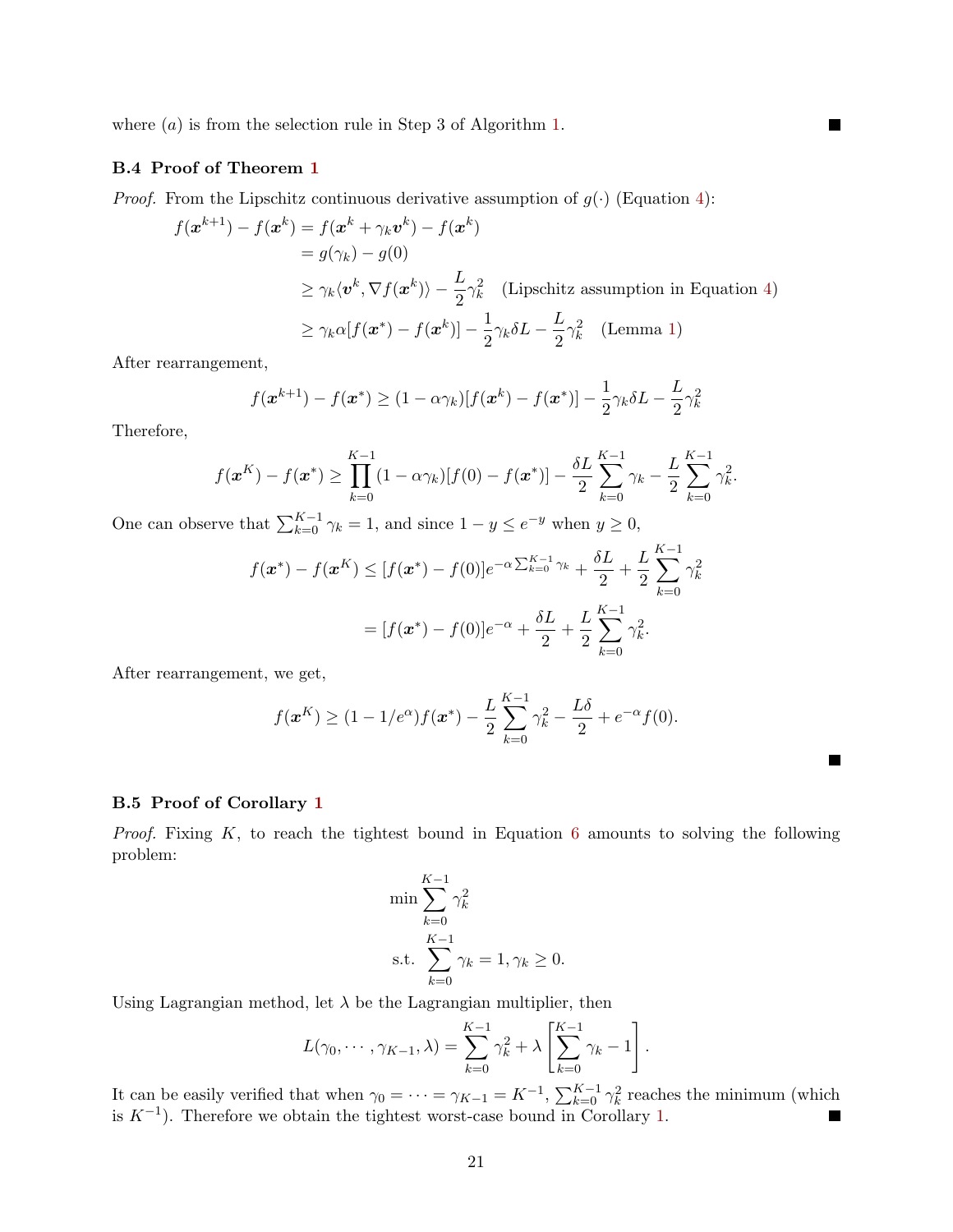### C. Proofs for the non-monotone submodular continuous functions maximization

#### C.1 Proof of Proposition [5](#page-7-6)

Proof. The main proof follows from the reduction from the problem of maximizing an unconstrained non-monotone submodular set function.

Let us denote  $\Pi_1$  as the problem of maximizing an unconstrained non-monotone submodular set function, and  $\Pi_2$  as the problem of maximizing a box constrained non-monotone submodular continuous function. Following the Appendix A of [Buchbinder et al.](#page-15-7) [\(2012\)](#page-15-7), there exist an algorithm  $\mathscr A$  for  $\Pi_1$  that consists of a polynomial time computation in addition to polynomial number of subroutine calls to an algorithm for  $\Pi_2$ . For details see the following.

Given a submodular set function  $F: 2^E \to \mathbb{R}_+$ , its multilinear extension (Călinescu et al., [2007\)](#page-15-8) is a function  $f : [0,1]^E \to \mathbb{R}_+$ , whose value at a point  $\boldsymbol{x} \in [0,1]^E$  is the expected value of F over a random subset  $R(x) \subseteq E$ , where  $R(x)$  contains each element  $e \in E$  independently with probability  $x_e$ . Formally,  $f(\mathbf{x}) := \mathbb{E}[R(\mathbf{x})] = \sum_{S \subseteq E} F(S) \prod_{e \in S} x_e \prod_{e' \notin S} (1 - x_{e'})$ . It can be easily seen that  $f(x)$  is a non-monotone submodular continuous function.

Then the algorithm  $\mathscr A$  can be: 1) Maximize the multilinear extension  $f(\mathbf{x})$  over the box constraint  $[0, 1]^E$ , which can be achieved by solving an instance of  $\Pi_2$ . Obtain the fractional solution  $\hat{x} \in [0,1]^n$ ; 2) Return the random set  $R(\hat{x})$ . According to the definition of multilinear extension, the expected value of  $F(R(\hat{x}))$  is  $f(\hat{x})$ . Thus proving the reduction from  $\Pi_1$  to  $\Pi_2$ .

Given the reduction, the hardness result follows from the hardness of unconstrained nonmonotone submodular set function maximization.

The inapproximability result comes from that of the unconstrained non-monotone submodular set function maximization in [Feige et al.](#page-15-18)  $(2011)$  and Dobzinski and Vondrák  $(2012)$ .

#### C.2 Proof of Theorem [2](#page-8-5)

To better illustrate the proof, we reformulate Algorithm [2](#page-8-2) into its equivalent form in Algorithm [3,](#page-23-0) where we split the update into two steps: when  $\delta_a \geq \delta_b$ , update x first while keeping y fixed and then update y first while keeping x fixed  $(x^i \leftarrow (x^{i-1} | x_{e_i}^{i-1} \leftarrow \hat{u}_a), y^i \leftarrow y^{i-1}; x^{i+1} \leftarrow x^i$  $y^{i+1} \leftarrow (y^i | y_{e_i}^i \leftarrow \hat{u}_a)$ , when  $\delta_a < \delta_b$ , update y first. This iteration index change is only used to ease the analysis.

To prove the theorem, we first prove the following Lemmas.

Lemma [4](#page-22-0) is used to demonstrate that the objective value of each intermediate solution is nondecreasing,

<span id="page-22-0"></span>Lemma 4.  $\forall i = 1, 2, \cdots, 2n$ , one has,

$$
f(\boldsymbol{x}^i) \ge f(\boldsymbol{x}^{i-1}) - \delta, \ \ f(\boldsymbol{y}^i) \ge f(\boldsymbol{y}^{i-1}) - \delta. \tag{13}
$$

*Proof of Lemma [4.](#page-22-0)* Let  $j := e_i$  be the coordinate that is going to be changed. From submodularity,

$$
f(\mathbf{\boldsymbol{\boldsymbol{x}}}^{i-1}|\boldsymbol{\boldsymbol{x}}_j^{i-1}\hspace{-2pt}\leftarrow\hspace{-2pt}\overline{\boldsymbol{\boldsymbol{u}}}_j)+f(\mathbf{\boldsymbol{\boldsymbol{y}}}^{i-1}|\boldsymbol{\boldsymbol{y}}_j^{i-1}\hspace{-2pt}\leftarrow\hspace{-2pt}\underline{\boldsymbol{u}}_j)\geq f(\mathbf{\boldsymbol{\boldsymbol{x}}}^{i-1})+f(\mathbf{\boldsymbol{\boldsymbol{y}}}^{i-1})
$$

So one can verify that  $\delta_a + \delta_b \geq -2\delta$ . Let us consider the following two situations:

1) If  $\delta_a \geq \delta_b$ , x is changed first.

We can see that the Lemma holds for the first change (where  $x^{i-1} \to x^i, y^i = y^{i-1}$ ). For the second change, we are left to prove  $f(\mathbf{y}^{i+1}) \geq f(\mathbf{y}^i) - \delta$ . From submodularity:

$$
f(\mathbf{y}^{i-1} | y_j^{i-1} \leftarrow \hat{u}_a) + f(\mathbf{x}^{i-1} | x_j^{i-1} \leftarrow \bar{u}_j) \ge f(\mathbf{x}^{i-1} | x_j^{i-1} \leftarrow \hat{u}_a) + f(\mathbf{y}^{i-1})
$$
(14)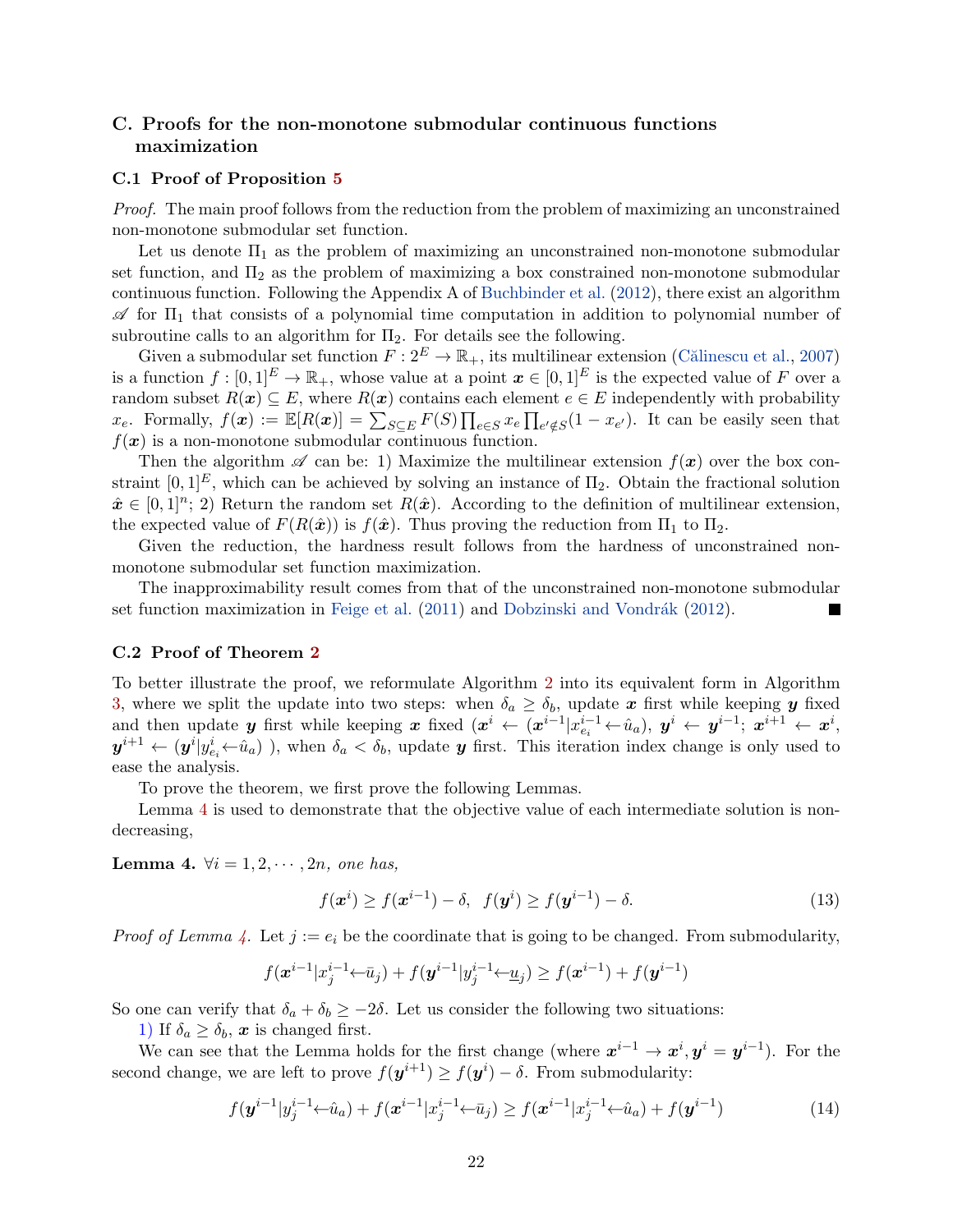Algorithm 3: DOUBLEGREEDY algorithm reformulation (for analysis only)

<span id="page-23-0"></span>**Input:** max  $f(x), x \in [\underline{u}, \bar{u}], f$  is generally non-monotone,  $f(\underline{u}) + f(\bar{u}) \geq 0$  $\mathbf{1} \ \ \pmb{x}^0 \leftarrow \pmb{u},\ \pmb{y}^0 \leftarrow \bar{\pmb{u}};$ 2 for  $i = 1, 3, 5, \cdots, 2n - 1$  do 3  $\left| \text{ find } \hat{u}_a \text{ s.t. } f(\mathbf{x}^{i-1} | x_{e_i}^{i-1} \leftarrow \hat{u}_a) \ge \max_{u_a \in [\underline{u}_{e_i}, \bar{u}_{e_i}]} f(\mathbf{x}^{i-1} | x_{e_i}^{i-1} \leftarrow u_a) - \delta, \right.$  $\delta_a \leftarrow f(\boldsymbol{x}^{i-1} | x_{e_i}^{i-1} \leftarrow \hat{u}_a) - f(\boldsymbol{x}^{i-1})$ ;  $\text{and } \text{where } \text{where } a_i \in \{0, \bar{\delta} \} \text{ is the additive error level.}$ 4 find  $\hat{u}_b$  s.t.  $f(\mathbf{y}^{i-1} | y_{e_i}^{i-1} \leftarrow \hat{u}_b) \ge \max_{u_b \in [\underline{u}_{e_i}, \bar{u}_{e_i}]} f(\mathbf{y}^{i-1} | y_{e_i}^{i-1} \leftarrow u_b) - \delta,$  $\delta_b \leftarrow f(\bm{y}^{i-1} | y^{i-1}_{e_i} \leftarrow \hat{u}_b) - f(\bm{y}^{i-1})$ ; 5 if  $\delta_a \geq \delta_b$  then  $\pmb{\hspace{1cm} 6} \quad \Big\vert \quad \pmb{x}^i \leftarrow (\pmb{x}^{i-1}|x^{i-1}_{e_i} {\leftarrow} \hat{u}_a), \, \pmb{y}^i \leftarrow \pmb{y}^{i-1} \; ;$  $\begin{array}{lcl} \pi & \left| \quad \right| \quad \ \ x^{i+1} \leftarrow x^{i}, \, y^{i+1} \leftarrow (y^{i} | y^{i}_{e_{i}} \!\!\leftarrow\!\! \hat{u}_{a}) \; ; \end{array}$ 8 else  $\quad \ \ \, {\bf 9} \quad \ \ \, \bigg| \quad \ \, {\bf y}^i \leftarrow ({\bm y}^{i-1} | y^{i-1}_{e_i} \!\!\leftarrow\!\! \hat{u}_b), \, {\bm x}^i \leftarrow {\bm x}^{i-1};$  $\mathbf{10} \quad \bigg| \quad \bigg\downarrow \ \ \bm{y}^{i+1} \leftarrow \bm{y}^{i}, \ \bm{x}^{i+1} \leftarrow (\bm{x}^{i}|x_{e_i}^{i} \!\leftarrow\!\hat{u}_b);$ 11 Return  $x^{2n}$  (or  $y^{2n}$ );  $\qquad \qquad \qquad // note that \ \mathbf{x}^{2n} = \mathbf{y}^{2n}$ 

Therefore,  $f(\mathbf{y}^{i+1}) - f(\mathbf{y}^i) \ge f(\mathbf{x}^{i-1} | x_j^{i-1} \leftarrow \hat{u}_a) - f(\mathbf{x}^{i-1} | x_j^{i-1} \leftarrow \bar{u}_j) \ge -\delta$ , the last inequality comes from the selection rule of  $\delta_a$  in the algorithm.

2) Otherwise,  $\delta_a < \delta_b$ , y is changed first.

The Lemma holds for the first change  $(y^{i-1} \to y^i, x^i = x^{i-1})$ . For the second change, we are left to prove  $f(\boldsymbol{x}^{i+1}) \geq f(\boldsymbol{x}^{i}) - \delta$ . From submodularity,

$$
f(\mathbf{x}^{i-1} | x_j^{i-1} \leftarrow \hat{u}_b) + f(\mathbf{y}^{i-1} | y_j^{i-1} \leftarrow \underline{u}_j) \ge f(\mathbf{y}^{i-1} | y_j^{i-1} \leftarrow \hat{u}_b) + f(\mathbf{x}^{i-1}),
$$
\n(15)

So  $f(x^{i+1}) - f(x^i) \ge f(y^{i-1}|y_j^{i-1} \leftarrow \hat{u}_b) - f(y^{i-1}|y_j^{i-1} \leftarrow \underline{u}_j) \ge -\delta$ , the last inequality also comes from the selection rule of  $\delta_b$ .

Let  $OPT^i := (\mathbf{x}^* \vee \mathbf{x}^i) \wedge \mathbf{y}^i$ , it is easy to observe that  $OPT^0 = \mathbf{x}^*$  and  $OPT^{2n} = \mathbf{x}^{2n} = \mathbf{y}^{2n}$ .

<span id="page-23-1"></span>Lemma 5.  $\forall i = 1, 2, \cdots, 2n$ , it holds,

$$
f(OPT^{i-1}) - f(OPT^{i}) \le f(\mathbf{x}^{i}) - f(\mathbf{x}^{i-1}) + f(\mathbf{y}^{i}) - f(\mathbf{y}^{i-1}) + 2\delta.
$$
 (16)

Before proving Lemma  $5$ , let us get some intuition about it. We can see that when changing  $i$ from 0 to 2n, the objective value changes from the optimal value  $f(\boldsymbol{x}^*)$  to the value returned by the algorithm:  $f(x^{2n})$ . Lemma [5](#page-23-1) is then used to bound the objective loss from the assumed optimal objective in each iteration.

*Proof.* Let  $j := e_i$  be the coordinate that will be changed.

First of all, let us assume x is changed, y is kept unchanged  $(x^{i} \neq x^{i-1}, y^{i} = y^{i-1})$ , this could happen in four situations: 1.1)  $x_j^i \leq x_j^*$  and  $\delta_a \geq \delta_b$ ; 1.2)  $x_j^i \leq x_j^*$  and  $\delta_a < \delta_b$ ; 2.1)  $x_j^i > x_j^*$  and  $\delta_a \geq \delta_b$ ; 2.2)  $x_j^i > x_j^*$  and  $\delta_a < \delta_b$ . Let us prove the four situations one by one.

If  $x_j^i \leq x_j^*$ , the Lemma holds in the following two situations:

**1.1)** When  $\delta_a \geq \delta_b$ , it happens in the first change:  $x_j^i = \hat{u}_a \leq x_j^*$ , so  $OPT^i = OPT^{i-1}$ ; According to Lemma [4,](#page-22-0)  $\delta_a + \delta_b \ge -2\delta$ , so  $f(x^i) - f(x^{i-1}) + f(y^i) - f(y^{i-1}) + 2\delta \ge 0$ , so the Lemma holds;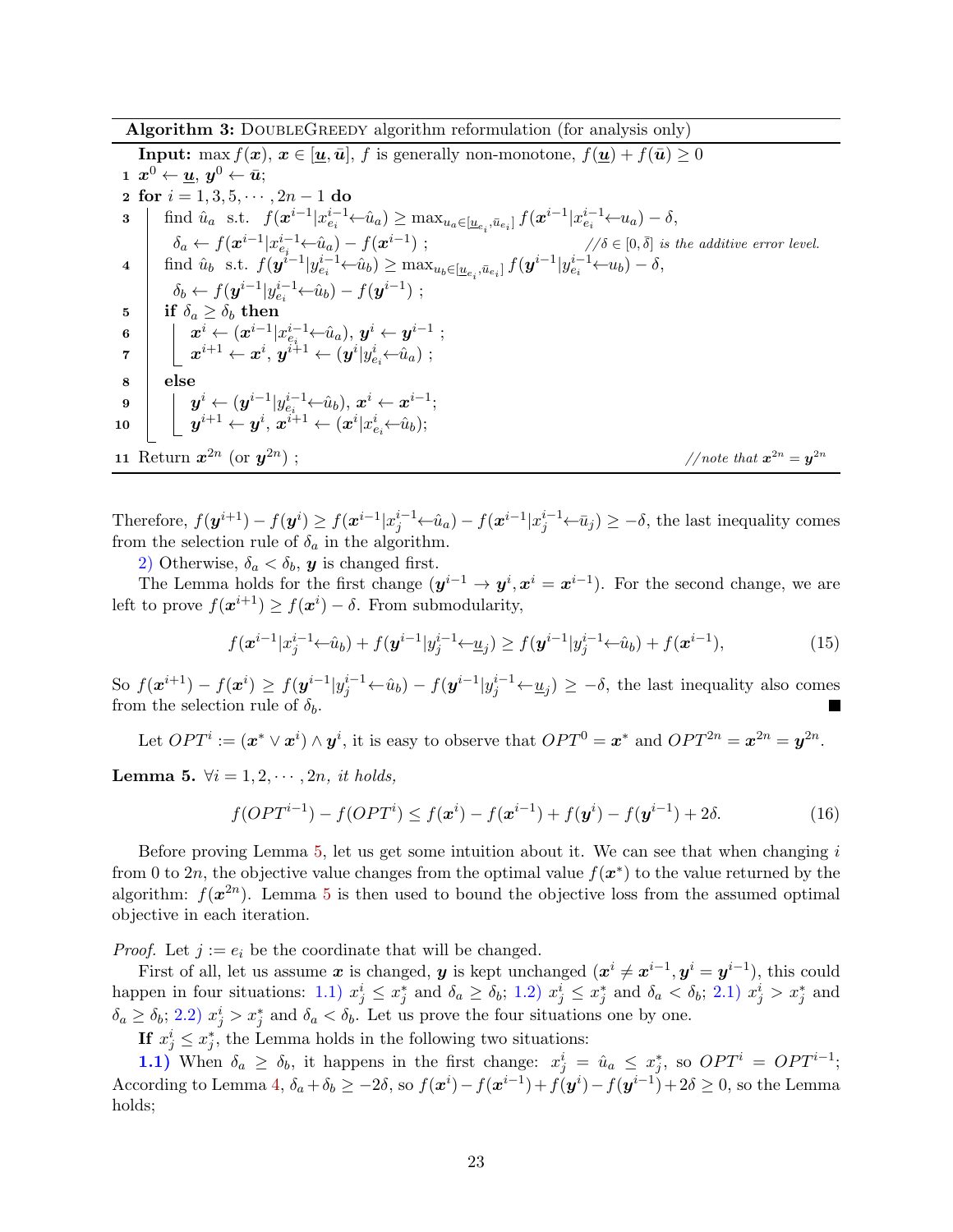1.2) When  $\delta_a < \delta_b$ , it happens in the second change:  $x_j^i = \hat{u}_b \leq x_j^*, y_j^i = y_j^{i-1} = \hat{u}_b$ , and since  $OPT^{i-1} = (\boldsymbol{x}^* \vee \boldsymbol{x}^{i-1}) \wedge \boldsymbol{y}^{i-1}$ , so  $OPT_j^{i-1} = \hat{u}_b$  and  $OPT_j^i = \hat{u}_b$ , so one still has  $OPT^i = OPT^{i-1}$ . So it amouts to prove that  $\delta_a + \delta_b \ge -2\delta$ , which is true according to Lemma [4.](#page-22-0)

Else if  $x_j^i > x_j^*$ , it holds that  $OPT_j^i = x_j^i$ , all other coordinates of  $OPT^{i-1}$  remain unchanged. The Lemma holds in the following two situations:

**2.1)** When  $\delta_a \ge \delta_b$ , it happens in the first change. One has  $OPT^i_j = x^i_j = \hat{u}_a, x^{i-1}_j = \underline{u}_j$ , so  $OPT_j^{i-1} = x_j^*$ . And  $x_j^i = \hat{u}_a > x_j^*, y_j^{i-1} = \bar{u}_j$ . From submodularity,

$$
f(OPTi) + f(\mathbf{y}^{i-1} | y_j^{i-1} \leftarrow x_j^*) \ge f(OPT^{i-1}) + f(\mathbf{y}^{i-1} | y_j^{i-1} \leftarrow \hat{u}_a)
$$
\n(17)

Suppose by virtue of contradiction that,

<span id="page-24-3"></span><span id="page-24-2"></span><span id="page-24-1"></span><span id="page-24-0"></span>
$$
f(OPT^{i-1}) - f(OPT^{i}) > f(\mathbf{x}^{i}) - f(\mathbf{x}^{i-1}) + 2\delta \tag{18}
$$

Summing Equation [17](#page-24-0) and [18](#page-24-1) we get:

$$
0 > f(\mathbf{x}^{i}) - f(\mathbf{x}^{i-1}) + \delta + f(\mathbf{y}^{i-1} | y_j^{i-1} \leftarrow \hat{u}_a) - f(\mathbf{y}^{i-1} | y_j^{i-1} \leftarrow x_j^{*}) + \delta
$$
\n(19)

Because  $\delta_a \geq \delta_b$  then from the selection rule of  $\delta_b$ ,

$$
\delta_a = f(\boldsymbol{x}^i) - f(\boldsymbol{x}^{i-1}) \ge \delta_b \ge f(\boldsymbol{y}^{i-1} | y_j^{i-1} \leftarrow c) - f(\boldsymbol{y}^{i-1}) - \delta, \forall \underline{u}_j \le c \le \bar{u}_j. \tag{20}
$$

Setting  $c = x_j^*$  and substitite [\(20\)](#page-24-2) into [\(19\)](#page-24-3), one can get,

$$
0 > f(\mathbf{y}^{i-1} | y_j^{i-1} \leftarrow \hat{u}_a) - f(y^{i-1}) + \delta = f(\mathbf{y}^{i+1}) - f(\mathbf{y}^i) + \delta,
$$
\n(21)

which contradicts with Lemma [4.](#page-22-0)

**2.2)** When  $\delta_a < \delta_b$ , it happens in the second change.  $y_j^{i-1} = \hat{u}_b, x_j^i = \hat{u}_b > x_j^*$ ,  $OPT_j^i =$  $\hat{u}_b, OPT_j^{i-1} = x_j^*$ . From submodularity,

$$
f(OPTi) + f(\mathbf{y}^{i-1} | y_j^{i-1} \leftarrow x_j^*) \ge f(OPT^{i-1}) + f(\mathbf{y}^{i-1} | y_j^{i-1} \leftarrow \hat{u}_b)
$$
\n(22)

Suppose by virtue of contradiction that,

<span id="page-24-5"></span><span id="page-24-4"></span>
$$
f(OPT^{i-1}) - f(OPT^{i}) > f(\mathbf{x}^{i}) - f(\mathbf{x}^{i-1}) + 2\delta. \tag{23}
$$

Summing Equations [22](#page-24-4) and [23](#page-24-5) we get:

$$
0 > f(\mathbf{x}^{i}) - f(\mathbf{x}^{i-1}) + \delta + f(\mathbf{y}^{i-1} | y_j^{i-1} \leftarrow \hat{u}_b) - f(\mathbf{y}^{i-1} | y_j^{i-1} \leftarrow x_j^{*}) + \delta.
$$
 (24)

From Lemma [4](#page-22-0) we have  $f(x^{i}) - f(x^{i-1}) + \delta \ge 0$ , so  $0 > f(y^{i-1}|y_j^{i-1} \leftarrow \hat{u}_b) - f(y^{i-1}|y_j^{i-1} \leftarrow x_j^*) + \delta$ , which contradicts with the selection rule of  $\delta_b$ .

The case when  $y$  is changed,  $x$  is kept unchanged is similar, the proof of which is omitted here.

With Lemma [5](#page-23-1) at hand, one can prove Theorem [2:](#page-8-5) Taking a sum over i from 1 to  $2n$ , one can get,

$$
f(OPT0) - f(OPT2n) \le f(\mathbf{x}^{2n}) - f(\mathbf{x}^{0}) + f(\mathbf{y}^{2n}) - f(\mathbf{y}^{0}) + 4n\delta
$$
  
= f(\mathbf{x}^{2n}) + f(\mathbf{y}^{2n}) - (f(\underline{\mathbf{u}}) + f(\overline{\mathbf{u}})) + 4n\delta  

$$
\le f(\mathbf{x}^{2n}) + f(\mathbf{y}^{2n}) + 4n\delta
$$

Then it is easy to see that  $f(x^{2n}) = f(y^{2n}) \geq \frac{1}{3}$  $\frac{1}{3}f(\boldsymbol{x}^*) - \frac{4n}{3}$  $rac{\ln n}{3}$ δ.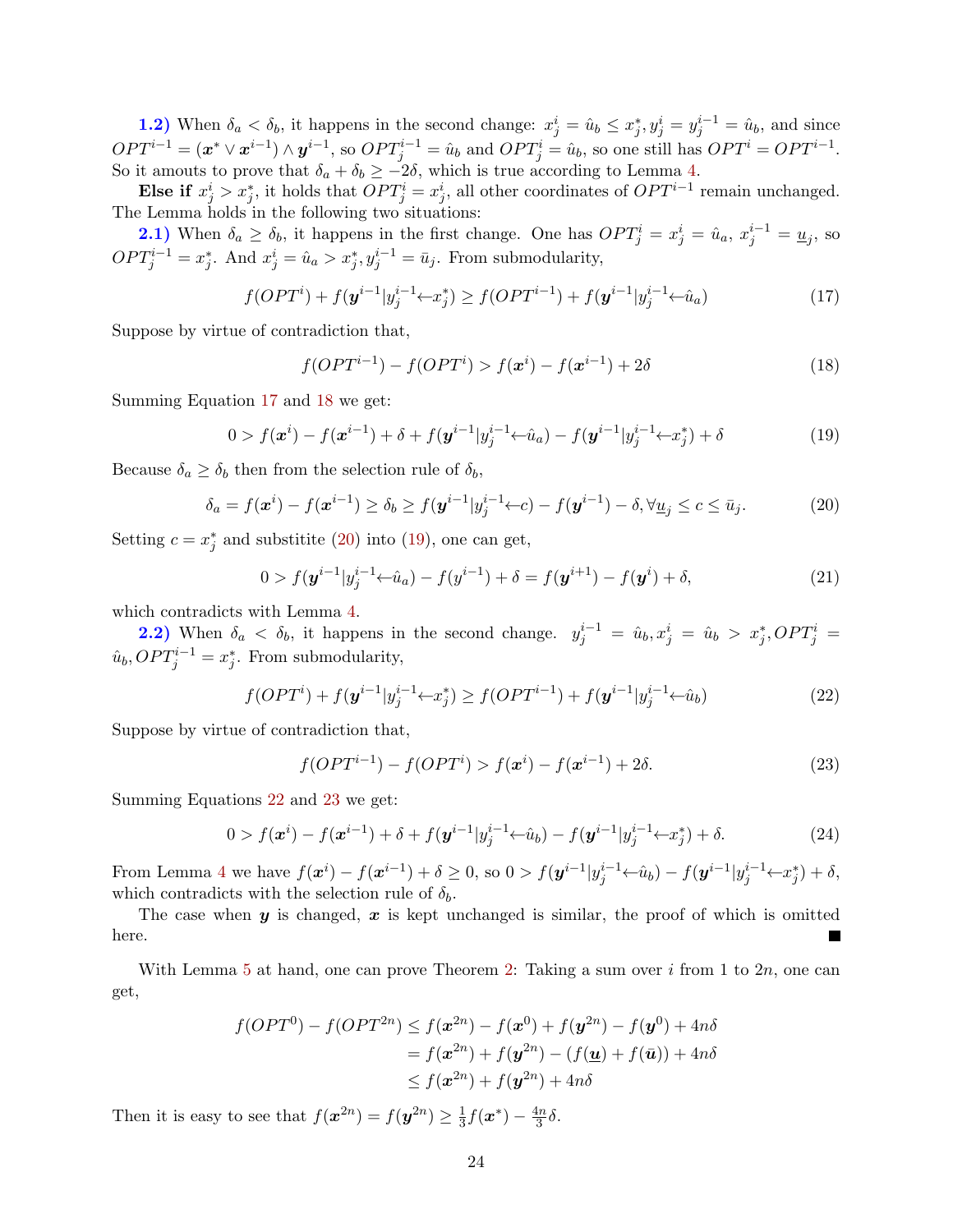#### <span id="page-25-0"></span>D. Details of revenue maximization with continuous assignments

#### D.1 More details about the model

From the discussion in the main text,  $R_s(\mathbf{x}^i)$  should be some non-negative, non-decreasing, submodular function, we set  $R_s(x^i) := \sqrt{\sum_{t:x_t^i \neq 0} x_t^i w_{st}}$ , where  $w_{st}$  is the weight of edge connecting users s and t. The first part in  $R.H.S.$  of Equation [8](#page-10-0) models the revenue from users who have not received free assignments, while the second and third parts model the revenue from users who have gotten the free assignments. We use  $w_{tt}$  to denote the "self-activation rate" of user t: Given certain amount of free trail to user  $t$ , how probable is it that he/she will buy after the trial. The intuition of modeling the second part in R.H.S. of Equation [8](#page-10-0) is: Given the users more free assignments, they are more likely to buy the product after using it. Therefore, we model the expected revenue in this part by  $\phi(x_t^i) = w_{tt}x_t^i$ ; The intuition of modeling the third part in R.H.S. of Equation [8](#page-10-0) is: Giving the users more free assignments, the revenue could decrease, since the users use the product for free for a longer period. As a simple example, the decrease in the revenue can be modeled as  $\gamma \sum_{t:x_t^i\neq 0} -x_t^i$ .

#### D.2 Proof of Lemma [2](#page-10-1)

*Proof.* First of all, we prove that  $g(x) := \sum_{s:x_s=0} R_s(x)$  is a non-negative submodular function.

It is easy to see that  $g(x)$  is non-negative. To prove that  $g(x)$  is submodular, one just need,

<span id="page-25-3"></span><span id="page-25-2"></span><span id="page-25-1"></span>
$$
g(\mathbf{a}) + g(\mathbf{b}) \ge g(\mathbf{a} \vee \mathbf{b}) + g(\mathbf{a} \wedge \mathbf{b}), \quad \forall \mathbf{a}, \mathbf{b} \in [0, \bar{\mathbf{u}}]. \tag{25}
$$

Let  $A := \text{supp}(a), B := \text{supp}(b)$ , where  $\text{supp}(x) := \{i | x_i \neq 0\}$  is the support of the vector x. First of all, because  $R_s(x)$  is non-decreasing, and  $b \ge a \wedge b$ ,  $a \ge a \wedge b$ ,

$$
\sum_{s\in A\setminus B} R_s(\boldsymbol{b}) + \sum_{s\in B\setminus A} R_s(\boldsymbol{a}) \ge \sum_{s\in A\setminus B} R_s(\boldsymbol{a} \wedge \boldsymbol{b}) + \sum_{s\in B\setminus A} R_s(\boldsymbol{a} \wedge \boldsymbol{b}). \tag{26}
$$

By submodularity of  $R_s(\boldsymbol{x})$ , and summing over  $s \in E \setminus (A \cup B)$ ,

$$
\sum_{s\in E\setminus (A\cup B)} R_s(a) + \sum_{s\in E\setminus (A\cup B)} R_s(b) \ge \sum_{s\in E\setminus (A\cup B)} R_s(a\vee b) + \sum_{s\in E\setminus (A\cup B)} R_s(a\wedge b). \tag{27}
$$

Summing Equations [26](#page-25-1) and [27](#page-25-2) one can get

$$
\sum_{s\in E\setminus A} R_s(a) + \sum_{s\in E\setminus B} R_s(b) \ge \sum_{s\in E\setminus (A\cup B)} R_s(a\vee b) + \sum_{s\in E\setminus (A\cap B)} R_s(a\wedge b)
$$

which is equivalent to Equation [25.](#page-25-3)

Then we prove that  $h(x) := \sum_{t:x_t\neq 0} \bar{R}_t(x)$  is submodular. Because  $\bar{R}_t(x)$  is non-increasing, and  $a \leq a \vee b, b \leq a \vee b$ ,

<span id="page-25-4"></span>
$$
\sum_{t \in A \setminus B} \bar{R}_t(a) + \sum_{t \in B \setminus A} \bar{R}_t(b) \ge \sum_{t \in A \setminus B} \bar{R}_t(a \vee b) + \sum_{t \in B \setminus A} \bar{R}_t(a \vee b).
$$
 (28)

By submodularity of  $\bar{R}_t(\boldsymbol{x})$ , and summing over  $t \in A \cap B$ ,

<span id="page-25-5"></span>
$$
\sum_{t \in A \cap B} \bar{R}_t(a) + \sum_{t \in A \cap B} \bar{R}_t(b) \ge \sum_{t \in A \cap B} \bar{R}_t(a \vee b) + \sum_{t \in A \cap B} \bar{R}_t(a \wedge b).
$$
 (29)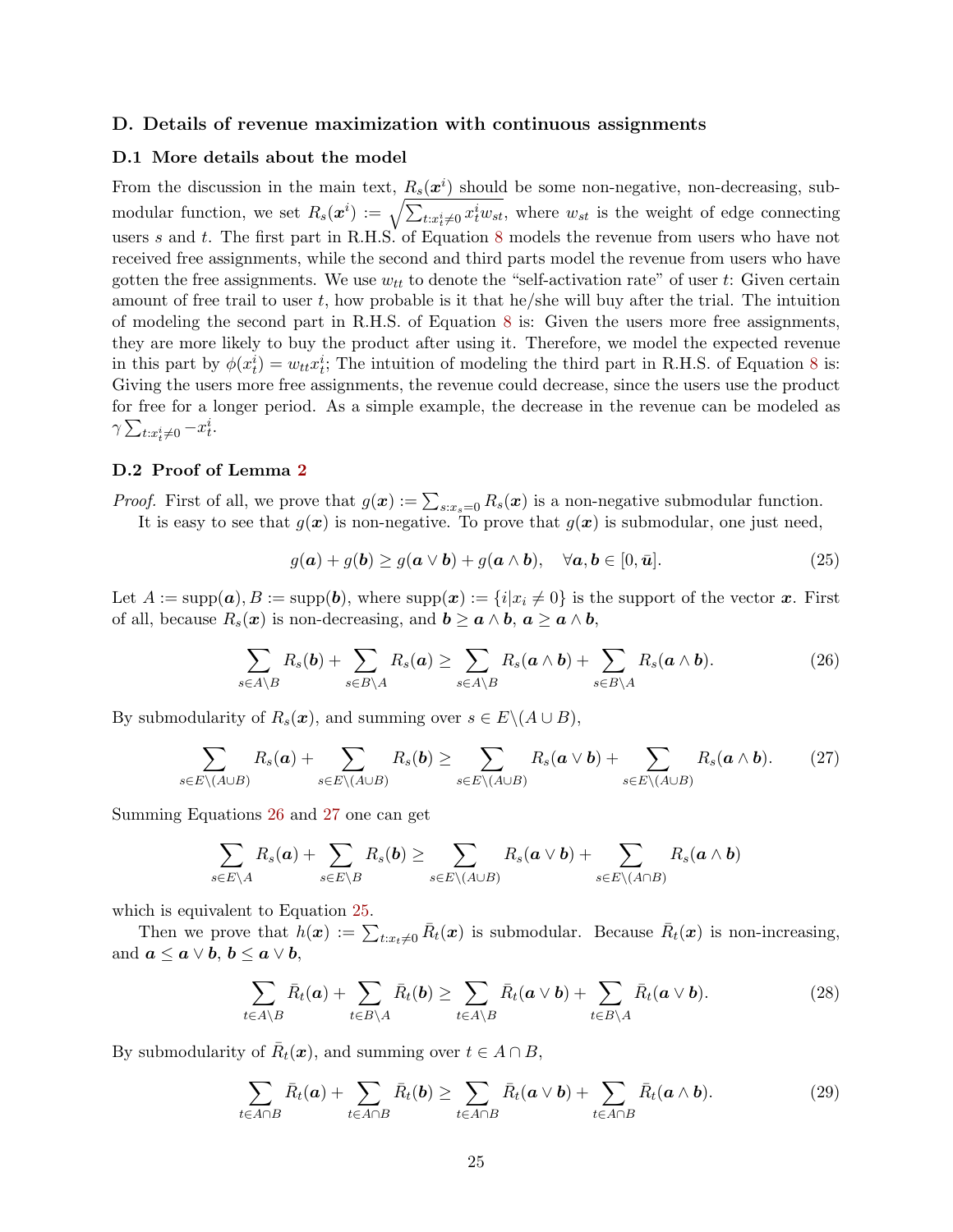Summing Equations [28,](#page-25-4) [29](#page-25-5) we get,

$$
\sum_{t\in A} \bar{R}_t(a) + \sum_{t\in B} \bar{R}_t(b) \geq \sum_{t\in A\cup B} \bar{R}_t(a \vee b) + \sum_{t\in A\cap B} \bar{R}_t(a \wedge b)
$$

which is equivalent to  $h(a)+h(b) \geq h(a \vee b)+h(a \wedge b)$ ,  $\forall a, b \in [0, \bar{u}]$ , thus proving the submodularity of  $h(x)$ .

Finally, because  $f(x)$  is the sum of two submodular functions and one modular function, so it is submodular.

#### D.3 Solving the 1-D subproblem when applying the DoubleGreedy algorithm

Suppose we are varying  $x_i \in [0, \bar{u}_i]$  to maximize  $f(x)$ , notice that this 1-D subproblem is nonsmooth and discontinuous at point 0. First of all, let us leave  $x_j = 0$  out, one can see that  $f(x)$  is concave and smooth along  $\chi_j$  when  $x_j \in (0, \bar{u}_j],$ 

$$
\frac{\partial f(\mathbf{x})}{\partial x_j} = \alpha \sum_{s \neq j: x_s = 0} \frac{w_{sj}}{2\sqrt{\sum_{t: x_t \neq 0} x_t w_{st}}} - \gamma + \beta w_{jj}
$$

$$
\frac{\partial^2 f(\mathbf{x})}{\partial x_j^2} = -\frac{1}{4} \alpha \sum_{s \neq j: x_s = 0} \frac{w_{sj}^2}{\left(\sqrt{\sum_{t: x_t \neq 0} x_t w_{st}}\right)^3} \leq 0.
$$

Let  $\bar{f}(z)$  be the univariate function when  $x_i \in (0, \bar{u}_i]$ , then we extend the domain of  $\bar{f}(z)$  to be  $z \in [0, \bar{u}_j]$  as,

$$
\bar{f}(z) = \bar{f}(x_j) := \alpha \sum_{s \neq j: x_s = 0} R_s(\boldsymbol{x}) + \beta \sum_{t \neq j: x_t \neq 0} \phi(x_t) + \gamma \sum_{t \neq j: x_t \neq 0} \bar{R}_t(\boldsymbol{x}) + \beta \phi(x_j) + \gamma \bar{R}_j(\boldsymbol{x}).
$$

One can see that  $\bar{f}(z)$  is concave and smooth. Now to solve the 1-D subproblem, we can first of all solve the smooth concave 1-D maximization problem<sup>[10](#page-26-1)</sup>:  $z^* := \arg \max_{z \in [0, \bar{u}_j]} \bar{f}(z)$ , then compare  $\bar{f}(z^*)$  with the function value at the discontinuous point 0:  $f(x|x_j \leftarrow 0)$ , and return the point with the larger function value.

#### <span id="page-26-0"></span>E. More applications

**Maximum coverage.** In the maximum coverage problem, there are *n* subsets  $C_1, \dots, C_n$  from the ground set V. One subset  $C_i$  can be chosen with "confidence" level  $x_i \in [0,1]$ , the set of covered elements when choosing subset  $C_i$  with confidence  $x_i$  can be modeled with the following monotone normalized covering function:  $p_i : \mathbb{R}_+ \to 2^V, i = 1, \dots, n$ . The target is to choose subsets from  $C_1, \dots, C_n$  with confidence level to maximize the number of covered elements  $|\cup_{i=1}^n p_i(x_i)|$ , at the same time respecting the budget constraint  $\sum_i c_i x_i \leq b$  (where  $c_i$  is the cost of choosing subset  $C_i$ ). This problem generalizes the classical maximum coverage problem. It is easy to see that the objective function is monotone submodular, and the constraint is a down-closed polytope.

Text summarization. Submodularity-based objective functions for text summarization perform well in practice [\(Lin and Bilmes,](#page-16-17) [2010\)](#page-16-17). Let  $C$  to be the set of all concepts, and  $E$  to be the set of all sentences. As a typical example, the concept-based summarization aims to find a subset S of the sentences to maximize the total credit of concepts covered by S. [Soma et al.](#page-17-4) [\(2014\)](#page-17-4) discussed

<span id="page-26-1"></span><sup>10.</sup> It can be efficienlty solved by various methods, e.g., the bisection method or Newton method.